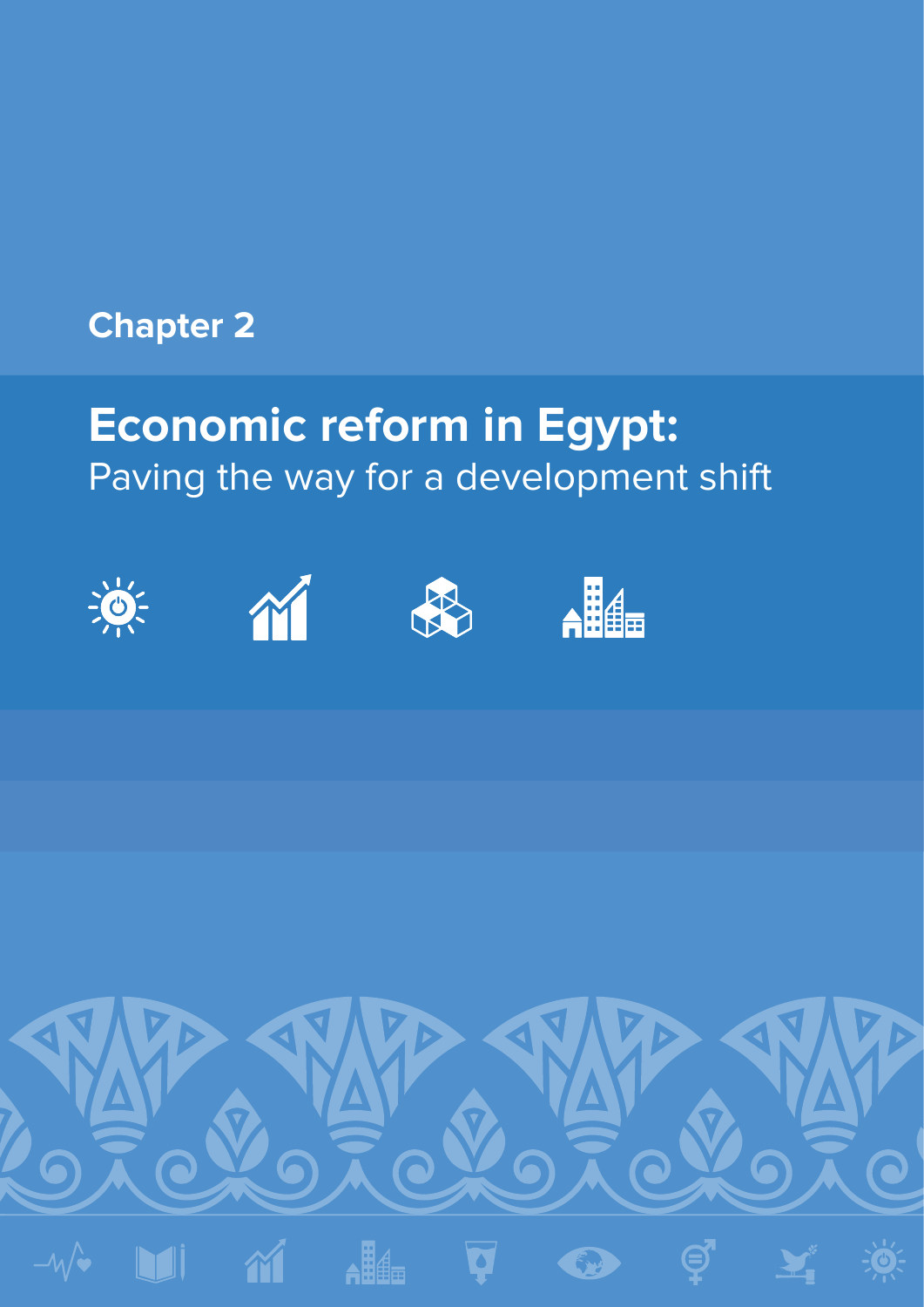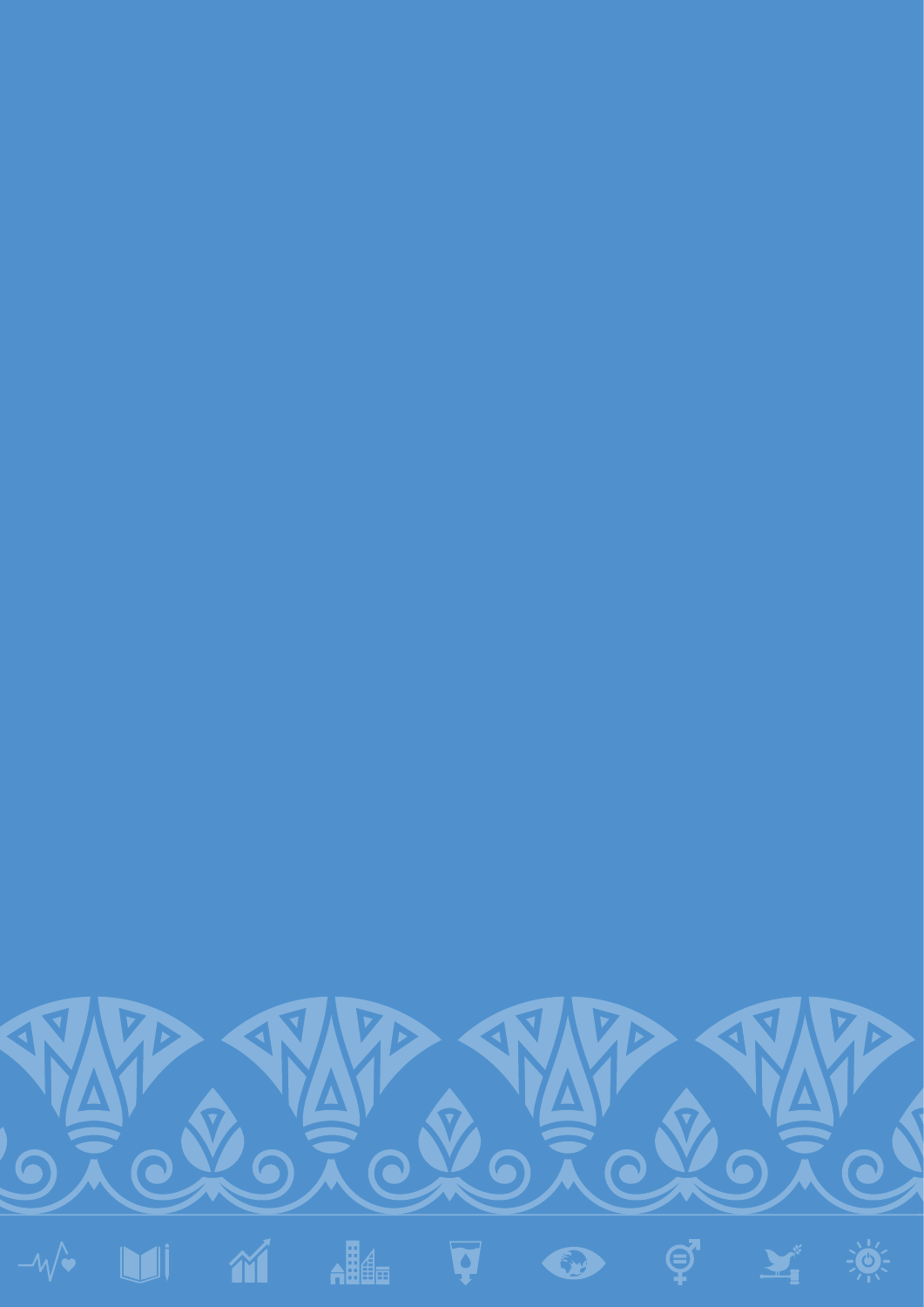This chapter presents an assessment of Egypt's development experience since the beginning of 2014, focusing on the economic and financial reform programme it implemented, and the output that resulted. In addition, the new reality imposed by the COVID-19 pandemic revealed a number of facts that must be reflected in development priorities of the period ahead, especially in light of the new challenges, the shortage of resources available to the State, individuals, and companies, as well as the global repercussions of the pandemic and their expected effects on external financing opportunities and foreign investment flows. All of these factors require appropriate consideration, whether in evaluating past experiences or in monitoring Egypt's direction and policies for the upcoming period, while also hedging against all kinds of potential risks.

In 2014, Egypt began working on two parallel tracks. The first track involved the elimination of terrorism and the re-establishment and strengthening of the foundations of the State. The second track represented a strong start to all aspects of the development process, with a special focus on launching a number of major state projects that would establish and support a strong infrastructure on which all economic and social activities would be based on.

Regarding the second track, which is the development track, and in particular the economic development that this chapter focuses on, we can talk about a number of features that characterized the Egyptian development experience, starting in 2014. The most important feature may be the balance and comprehensiveness of economic activities, with a particular focus on energy and transportation activities, as well as on social housing, agriculture, and, to a lesser extent, industry. The decision-making process in this period was also characterized by a radical approach to the main imbalances in the economy. As such, the national economic and social reform programme included several compo-

nents that previous Egyptian governments had largely avoided. In 2016, the exchange rate was completely liberalized, and decisive measures were approved to deal with energy subsidies and Egypt's general budget deficit.

The economic and social reform programme and a number of major state projects formed the basis for development during this period. The Sustainable Development Strategy: Egypt Vision 2030, also outlined a vision for the path ahead,<sup>1</sup> while incorporating international commitments related to sustainable development. The Government's Action Programme (2018/2019-2021/2022) focuses on human development and investment in people as a whole, with education, health, culture and sports being the main targets of all development policies and programmes for this period and beyond.2

Egypt's development vision during this period was the continuation of its orientation towards a free economy and the primary role of the private sector, alongside a greater role for the State. The State's role is particularly important in establishing and developing a strong infrastructure that advances development, providing more and better services to citizens, as well as prioritizing the poor. This approach is demonstrated by the construction of social housing projects and a reduction in the number of informal settlements, the strengthening of social protection programmes, the launching of health initiatives and campaigns, and the development of the education sector. These measures attempt to balance considerations of comprehensive development in the long term with urgent problems and improving the conditions of citizens in the short term.

The role of the State in the economy and development became evident in the aftermath of the June 2013 revolution. During this period, it was difficult to convince the local or international private sector to invest in Egypt and to take risks in an unstable and insecure environment, resulting in foreign and local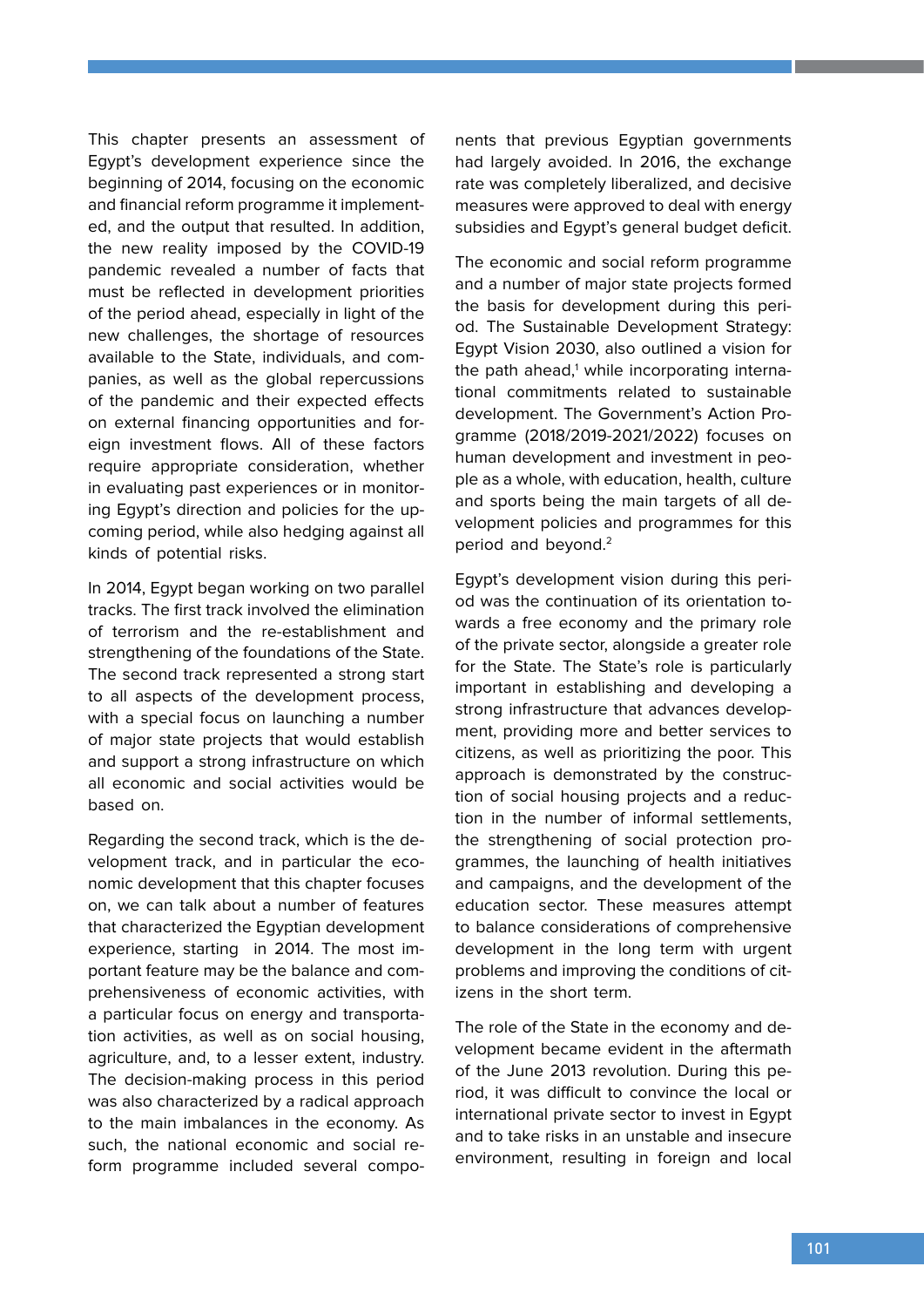capital flight to more stable economies. As a result, Egypt had to rely on public institutions such as government bodies, economic institutions, and public sector companies, in addition to the economic and engineering departments of the Egyptian Armed Forces, to accelerate growth and construction, especially in the various areas of infrastructure.

As stability has improved over time, Egypt has been able to repay debt owed to the local and international private sector. The private sector has slowly begun to play its role in investing and participating in economic growth, both through independent projects and through entering into partnerships with various state institutions. Between 2015 and 2020, Egypt's performance improved in terms of the main international indicators: on the Global Competitiveness Index, issued by the World Economic Forum, Egypt moved from 116th position to 93rd; on the Quality of Overall Infrastructure Index, also issued by the World Economic Forum, the country moved from 114th to 52nd; and on the World Bank's Ease of Doing Business Index, Egypt moved from 131st to 114th.

Egypt's national economic and social reform programme, alongside other efforts, has yielded positive results that have been reflected in the country's economic performance. Egypt's GDP growth increased from 2.2 percent in the fiscal year 2011/2012 to 5.6 percent in 2018/2019, before it was negatively affected by the COVID-19 pandemic. Growth predictions for 2023/2024 are around 6-7 percent, according to the Ministry of Planning and Economic Development. In addition, the unemployment rate has decreased, down from 12.8 percent in 2015 to 7.3 percent in 2020. The budget deficit decreased from 10 percent of GDP in 2011/2012 to around 7.8 percent in 2020/2021. As a percentage of GDP, the total debt of the State's general budget agencies decreased from 108 percent in 2016/2017 to 89.8 percent in 2020/2021. International reserves increased from \$15.3 billion in 2011/2012 to \$40.6 billion in 2020/2021. On the other hand, some vulnerable groups faced difficulties due to high inflation rates, which peaked in 2016 and 2017, reaching 23.3 percent in 2017, before decreasing to around 5.4 percent in 2020. These difficulties were addressed with a package of social protection programmes, as detailed in Chapter 3 of this report. However, some challenges remain, and Egypt is attempting to address these effectively and with the same commitment shown during the earlier reform period.

Following the completion of the short-term requirements of the national economic and social reform programme and the implementation of a large number of state projects, a new phase began in order to assess the appropriate direction for the next stage of development and how it will address existing challenges. There was consensus on the need to start a phase of structural reform based on advancing production activities (especially industry), effectively encouraging the private sector and local and foreign investment, making strong moves towards financial inclusion and the digital economy, adopting modern technologies, continuing to advance education and health, and forging a greater connection with the SDGs.

In this context, a new challenge has emerged that has caused a violent earthquake in the whole world, namely the COVID-19 pandemic. The pandemic has caused upheaval and unprecedented shock to economic activity all over the world. Countries worldwide, including Egypt, have shifted their focus to addressing the new pandemic that continues to drain state resources. Decision makers must assess the critical balance between safeguarding citizens' health and not putting a halt to economic activity. Limiting economic activity affects the livelihoods of millions of people and can move many into poverty. In this context, Egypt's ability to respond to the crisis has been significantly strengthened by its national economic and social reform programme over recent years.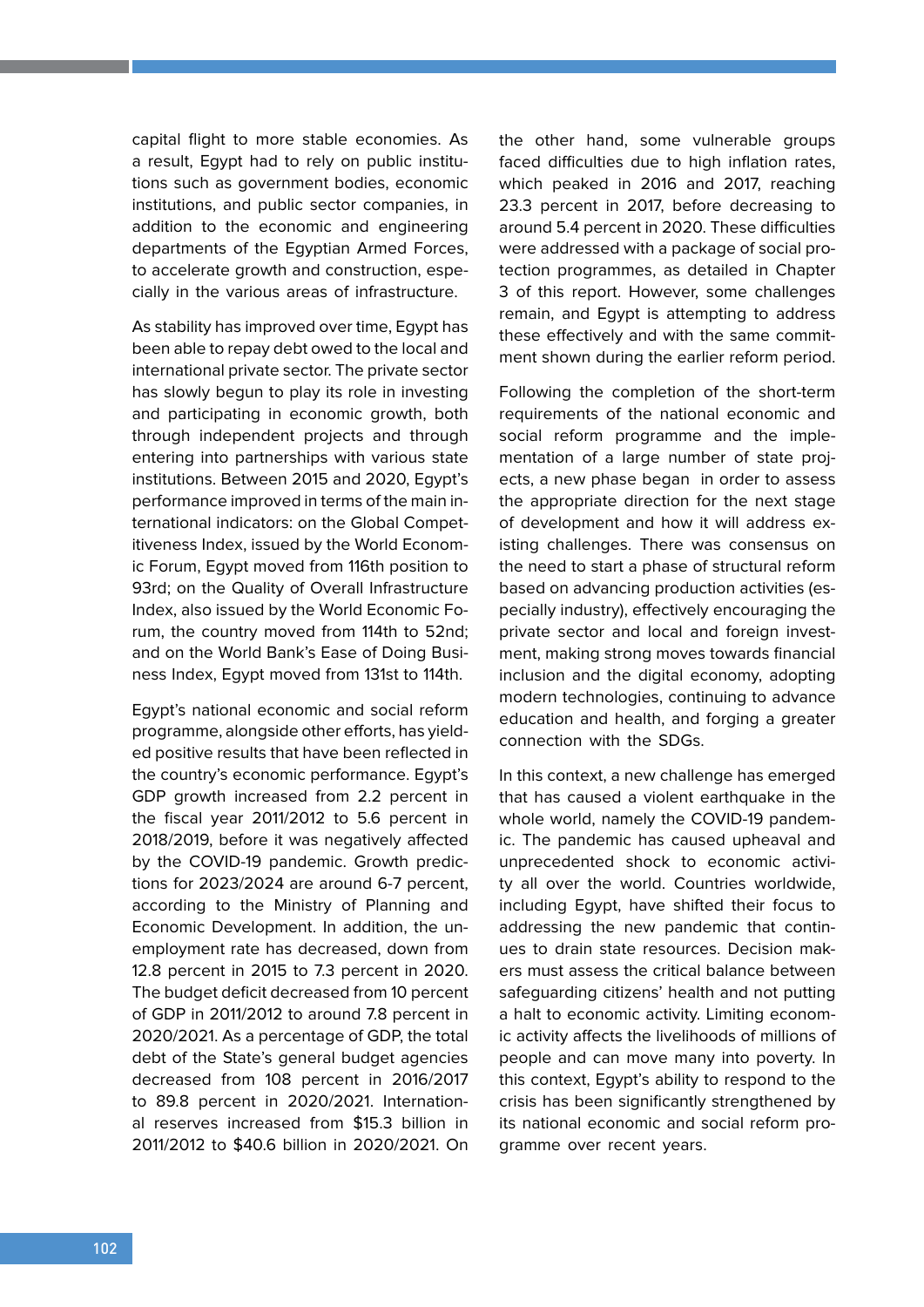## **2.1 The economic situation in Egypt before the National Economic and Social Reform Programme**

In the period prior to 2010, the Egyptian economy witnessed its highest GDP growth rates in 2006, at 7 percent. Growth subsequently declined to 5.1 percent in 2009/2010. So-

cietal debates at the time revolved around the fair distribution of growth between the different segments of society. Inflation rates were at their lowest in 2009/2010, at 5.5 percent. In addition, the gross domestic savings rate was around 14.3 percent and the gross domestic investment rate was 17.1 percent. In 2009/2010, the average per capita GDP growth rate was 3.1 percent.

| Table 2.1 |                                                                  |                                         |                          |                             |                                                 |                                                |  |  |
|-----------|------------------------------------------------------------------|-----------------------------------------|--------------------------|-----------------------------|-------------------------------------------------|------------------------------------------------|--|--|
|           | Egypt's key macroeconomic indicators, 2009/2010 to 2013/2014 (%) |                                         |                          |                             |                                                 |                                                |  |  |
| Year      | <b>GDP</b> growth<br>rate                                        | <b>GDP</b> per<br>capita growth<br>rate | <b>Inflation</b><br>rate | <b>Unemployment</b><br>rate | <b>Gross</b><br><b>domestic</b><br>savings rate | <b>Gross</b><br>domestic<br>investment<br>rate |  |  |
| 2009/2010 | 5.1                                                              | 3.1                                     | 5.5                      | 9.0                         | 14.3                                            | 17.1                                           |  |  |
| 2010/2011 | 1.9                                                              | $-0.3$                                  | 5.8                      | 12.0                        | 13.0                                            | 16.4                                           |  |  |
| 2011/2012 | 2.2                                                              | 0.0                                     | 8.6                      | 12.7                        | 8.1                                             | 14.2                                           |  |  |
| 2012/2013 | 2.2                                                              | $-0.1$                                  | 6.9                      | 13.2                        | 7.9                                             | 10.5                                           |  |  |
| 2013/2014 | 2.2                                                              | 0.7                                     | 10.1                     | 13.0                        | 5.2                                             | 14.3                                           |  |  |

**Source: Ministry of Finance: Monthly financial report, various issues.**

In fiscal year 2010/2011, the ratio of the budget deficit to GDP was 10 percent, and the public debt-to-GDP ratio was 73.6 percent. With regard to foreign trade, the trade balance deficit was \$27.1 billion, the current balance deficit was \$6.1 billion, and foreign exchange reserves stood at \$26.6 billion.

| Table 2.2          |                                                                                                  |                                             |                                   |                                 |                             |                                       |  |  |
|--------------------|--------------------------------------------------------------------------------------------------|---------------------------------------------|-----------------------------------|---------------------------------|-----------------------------|---------------------------------------|--|--|
|                    | Egypt's scores on selected economic and financial variables, 2009/2010 to 2013/2014 (\$ billion) |                                             |                                   |                                 |                             |                                       |  |  |
| <b>Fiscal year</b> | <b>Foreign direct</b><br>investment                                                              | <b>Net international</b><br><b>reserves</b> | <b>Current</b><br>balance deficit | <b>Trade balance</b><br>deficit | Debt-to-GDP<br>ratio $(\%)$ | <b>Deficit-to-GDP</b><br>ratio $(\%)$ |  |  |
| 2009/2010          | 6.7                                                                                              | 35.2                                        | $-4.3$                            | $-25.1$                         | 72.5                        | $-8.1$                                |  |  |
| 2010/2011          | 2.2                                                                                              | 26.6                                        | $-6.1$                            | $-27.1$                         | 73.6                        | $-10$                                 |  |  |
| 2011/2012          | $\overline{4}$                                                                                   | 15.3                                        | $-10.1$                           | $-34.1$                         | 80.3                        | $-10.1$                               |  |  |
| 2012/2013          | 3.8                                                                                              | 14.9                                        | $-6.4$                            | $-30.7$                         | 82.1                        | $-12.9$                               |  |  |
| 2013/2014          | 4.2                                                                                              | 16.7                                        | $-2.8$                            | $-34.159$                       | 85.3                        | $-11.5$                               |  |  |

**Source: Ministry of Finance: Monthly financial report, various issues.**

Despite the improvements in economic performance prior to the 2011 revolution, there were major challenges facing the development process. One of the most important of these challenges was the high rate of population growth, which had reached 2.5 percent annually, and included a high dependency ratio. This put pressure on state resources in terms of the provision of health and education services, the allocation of sufficient resources for investment in infrastructure and scientific research, as well as the improvement of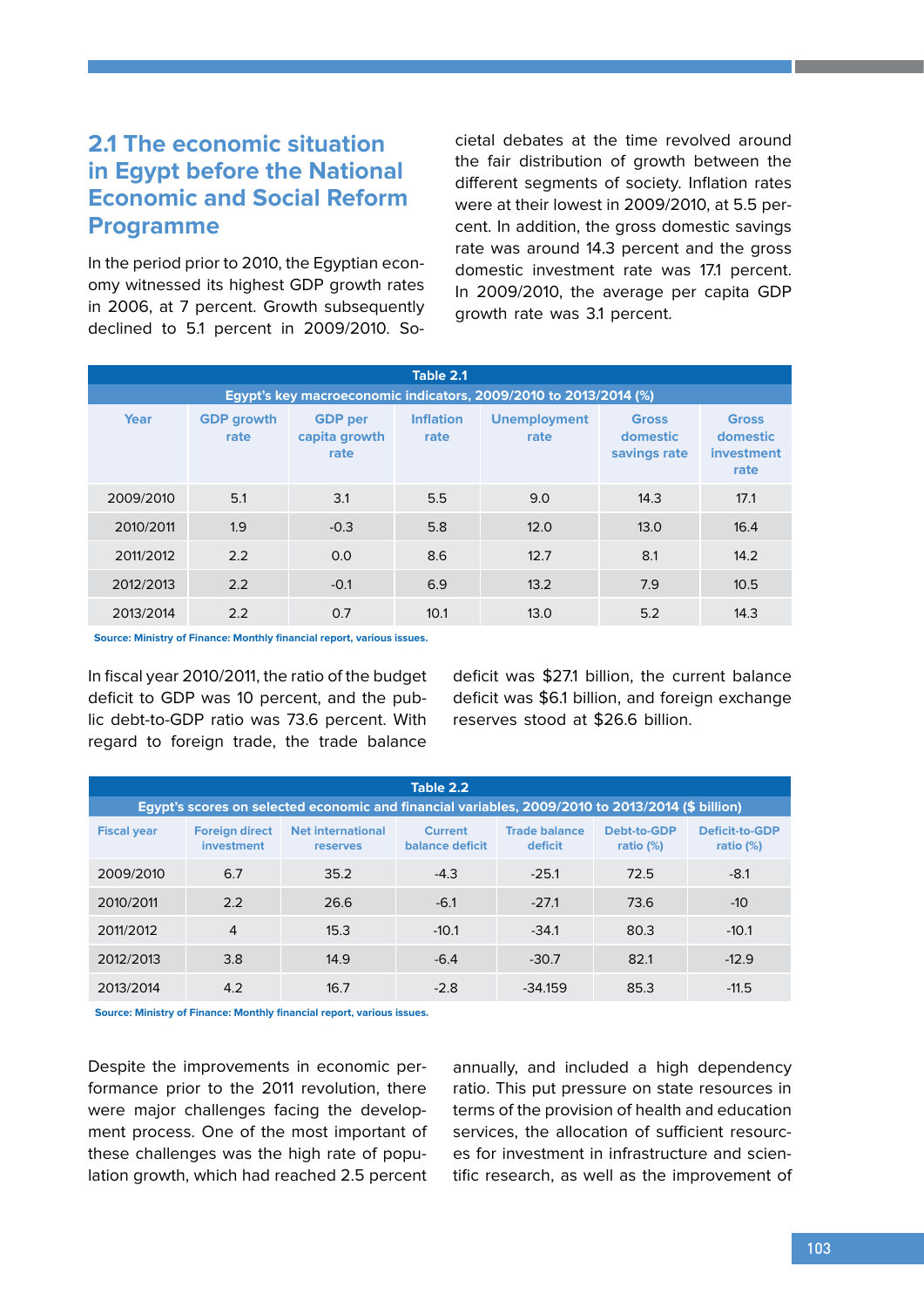services and their geographical distribution. The poverty rate increased from 21.6 percent in 2008/2009 to 25.2 percent in 2010/2011 and further increased to 26.3 percent in 2012/2013.3

| Table 2.3                                         |                     |                    |                     |                    |                     |  |
|---------------------------------------------------|---------------------|--------------------|---------------------|--------------------|---------------------|--|
| Egypt's poverty rates, 2008/2009 to 2012/2013 (%) |                     |                    |                     |                    |                     |  |
| <b>Fiscal year</b>                                | <b>Poverty rate</b> | <b>Fiscal year</b> | <b>Poverty rate</b> | <b>Fiscal year</b> | <b>Poverty rate</b> |  |
| 2008/2009                                         | 21.6                | 2010/2011          | 25.2                | 2012/2013          | 26.3                |  |

**Source: Heba El-Leithy, Analysis of Poverty Indicators from Income, Expenditure and Consumption Surveys (2019).**

The unemployment rate also increased from 9 percent in 2009/2010 to 12 percent in 2010/2011, and Egypt was unable to reduce unemployment to reasonable rates that would accommodate the new entrants to the labour market every year, especially young people.

Another important challenge was the inequality in distribution of income, wealth, and the proceeds of development between the different sections of society and between different regions, and the increasing disparities seen as a result. These disparities were a key reason behind the revolution in January 2011, alongside increasing rates of corruption, the weak performance of the public administration, the poor investment climate in general, and the weak competitiveness of the Egyptian economy.

| Table 2.4<br>Regional contributions to value added GDP, 2012/2013 (%) |                                                  |                         |                                                  |  |  |  |
|-----------------------------------------------------------------------|--------------------------------------------------|-------------------------|--------------------------------------------------|--|--|--|
| <b>Region</b>                                                         | <b>Contribution to value added</b><br><b>GDP</b> | <b>Region</b>           | <b>Contribution to value added</b><br><b>GDP</b> |  |  |  |
| <b>Greater Cairo</b>                                                  | 44.5                                             | Southern Upper<br>Eqypt | 8.2                                              |  |  |  |
| Alexandria                                                            | 14.2                                             | Northern Upper<br>Egypt | 5.7                                              |  |  |  |
| Delta                                                                 | 12.8                                             | Central Upper Egypt     | 2.0                                              |  |  |  |
| Suez Canal                                                            | 12.6                                             |                         |                                                  |  |  |  |

**Source: Central Agency for Public Mobilization and Statistics.**

With the outbreak of the January 2011 revolution and the resulting upheaval, suspension of economic activity and successive acts of economic sabotage, all indicators of economic performance declined. The growth rate fell to approximately 2 percent in 2010/2011, down from 6.7 percent in 2009/2010. The growth rate in the average per capita GDP declined to a negative rate, the unemployment rate rose, the inflation rate increased, and the savings and investment rates declined. International reserves decreased from \$35.2 billion in 2009/2010 to \$26 billion in 2010/2011 and further decreased to \$15 billion in 2012/2013. The trade and current balance deficits rose, and the ratios of public budget deficit and public debt to GDP increased (Table 2.2). At the same time, the number of tourists visiting Egypt declined from 14.7 million in 2010 to 9.8 million in 2011.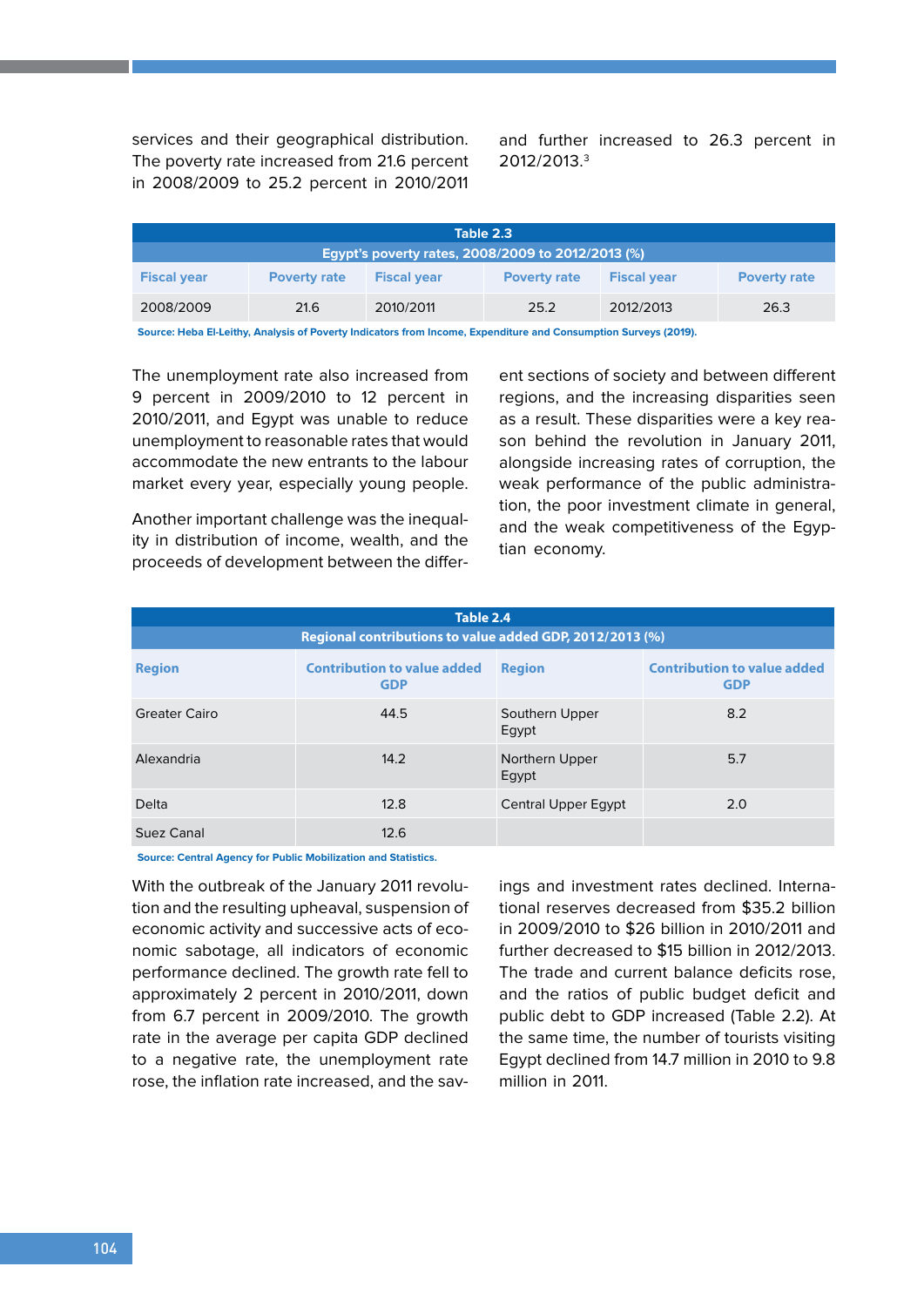## **2.2 Egypt's national economic and social reform programme**

In the wake of internal and external political pressures on the political system after the June 2013 revolution, and despite the terrorist operations that, along with the Egyptian Armed Forces and the police, targeted civilian sectors (particularly electricity, transportation, and sanitation), the priority of the new Egyptian administration was to strengthen the foundations of the State and its institutions, and pave a way for the launch of the development process.

To start accomplishing this task, a new Constitution was drafted to fit the country's new phase. The new Constitution was issued in January 2014, establishing a new social contract for Egyptians that would respond to their demands of the previous years. The 2014 Constitution includes principles that establish the rights of Egyptians to a decent life in all aspects. For example, Article 27 stipulates that "the goal of the economic system is to achieve prosperity in the country through sustainable development and social justice in a way that ensures increasing the real growth rate of the national economy, raising the standard of living, increasing job opportunities, reducing unemployment rates, and eliminating poverty."

The Constitution also mandates the equitable distribution of the proceeds of development and a reduction in the disparities between income levels. It also requires a minimum wage and pension be put in place, as well as a maximum wage for salaried employees of Egypt's public administration bodies. It also ensures balanced growth across geographic regions, sectors, and environments, and calls for the State to pay attention to small and medium-sized enterprises, as well as work on regulating and training the informal sector. The Constitution also stresses the importance of maximizing investment in human agency within the framework of sustainable development. For the first time, the Egyptian

Constitution stipulates minimum rates for government spending on health (3 percent of GNP), education (4 percent), higher education (2 percent), and scientific research (1 percent), as it considers these areas to be the most important elements supporting human development (see Chapter 1).

In February 2016, the Ministry of Planning and Economic Development launched the Sustainable Development Strategy: Egypt Vision 2030. The national strategy constitutes the governing framework for development plans and programmes in Egypt and was developed through a participatory approach which saw contributions from public and private development partners, civil society and academic experts. Egypt committed to ensuring that the development vision within the strategy was in line with the SDGs, as well as the African Union's Agenda 2063.

The strategy includes a roadmap that maximizes Egypt's capabilities and competitive advantages and aims to make Egypt one of the 30 largest economies in the world by 2030. It includes three dimensions: the economic, the social, and the environmental. It is divided into 10 themes, each of which has a set of goals and indicators to measure progress.

Despite the importance of completing the new Constitution and formulating the national sustainable development strategy, the economic conditions in the wake of the January 2011 revolution and the decline in Egypt's financial resources (Tables 2.1 and 2.2) prevented the possibility of maintaining the pace of economic performance prior to 2011. Given this, Egypt had no choice but to implement a comprehensive national reform programme to launch the development process and achieve the goals set out in the Constitution and Egypt Vision 2030. The country began negotiations with the International Monetary Fund (IMF), and in August 2016, agreed on a loan of \$12 billion, to be repaid over a period of three years. This financing was part of a comprehensive programme of adjustment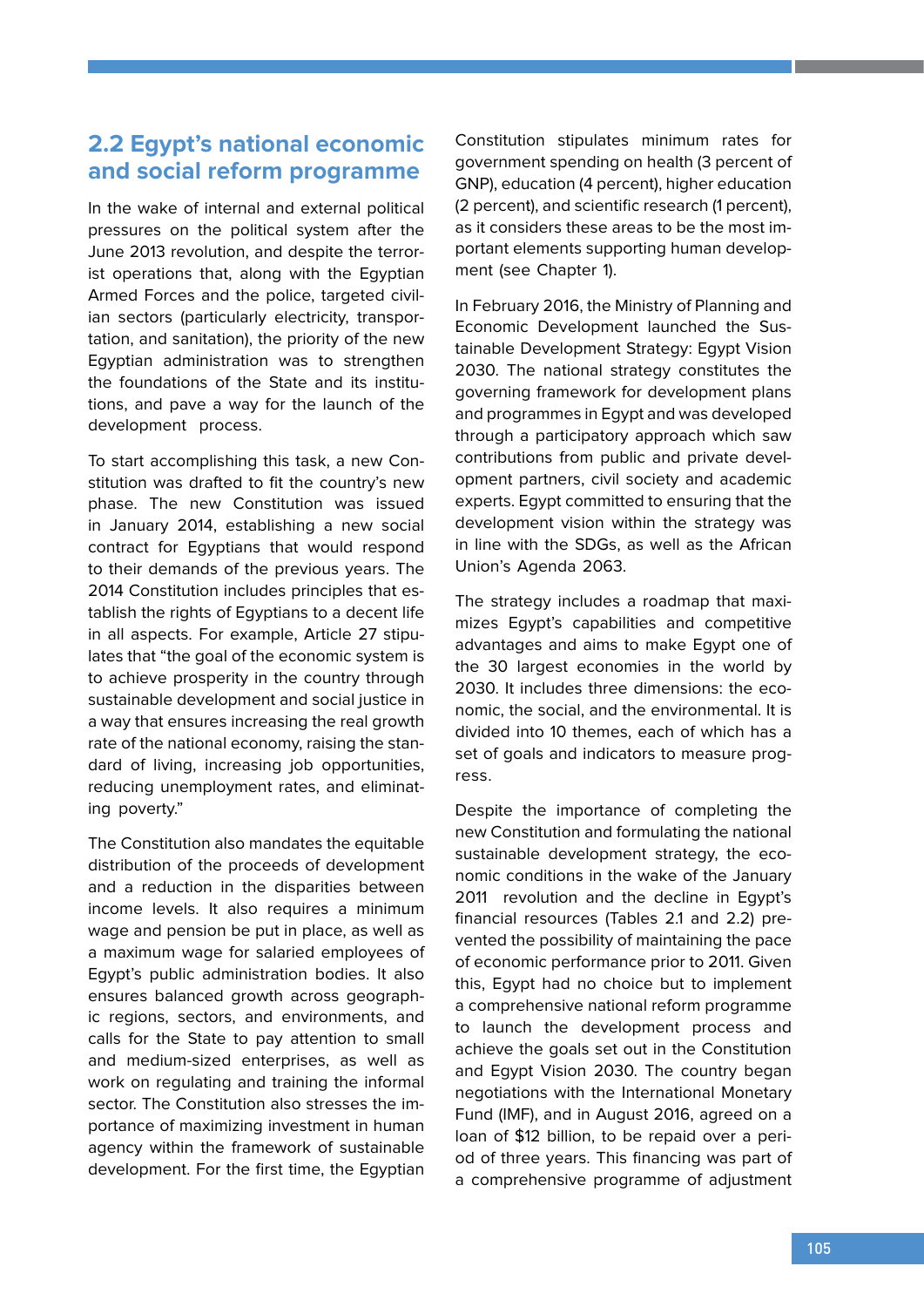and reform in order to restore macroeconomic stability and pave the way for sustainable long-term growth.

The national economic and social reform programme aimed to achieve stability in macroeconomic indicators and to ensure consistency and integration of fiscal and monetary policies. It also aimed to provide a stable environment that would enhance confidence in Egypt's economy and its ability to attract the high investment rates needed to achieve comprehensive development. The programme focused on reducing public debt rates while providing an appropriate amount of financing for the private sector and productive projects. It also aimed to reduce the balance of payments gap and restore foreign direct investment flows. Furthermore, the programme aimed to enhance the Central Bank of Egypt's ability to manage a flexible exchange rate, while also gradually shifting to a system targeting low inflation rates to maintain the real incomes of citizens and the competitiveness of the Egyptian economy.

Among the most important taxation reforms included in the programme supported by the IMF were the implementation of a value added tax (VAT), the development of a new, simplified tax system for medium and small-sized enterprises, and the introduction of measures to increase the efficiency of tax administration. The programme also reformed the energy subsidy system, gradually rationalizing subsidies over a period of five years. Well-targeted social programmes were prioritized instead, and spending was increased on health, education and infrastructure development in order to support human development and improve public services.

## **2.2.1 Government Action Programme 2018-2022**

After implementation of the governmental programme for 2016-2018, which aimed to address the economic crisis, Egypt in 2018 formulated a national action programme from the fiscal year 2018/2019 to 2021/2022 in line

with the Sustainable Development Strategy: Egypt Vision 2030, and the obligations stipulated in the 2014 Constitution concerning health, education, and scientific research. The medium-term sustainable development plan (2018/2019 to 2021/2022) is the schematic framework of the national action programme and has been approved by the parliament. The programme includes five main objectives: 1) protection of Egyptian national security and foreign policy; 2) building the Egyptian nation; 3) economic development and improving efficiency of government performance; 4) higher operating levels; and 5) improving standards of living for citizens. The programme includes a set of sub-goals and outlines specific policies and programmes by which they can be achieved, in line with the comprehensive economic and social reform programme.

The action programme aims to expand partnerships with the private sector and includes structural reforms to improve the investment climate and stimulate local industry and exports. The goal is to strengthen the competitiveness of the Egyptian economy, which will in turn help to achieve inclusive growth, create new job opportunities, and develop Egyptian exports. Egypt also issued a new law on natural gas which allows the private sector to take part in trading and distribution activities for the first time.

## **2.2.2 Fiscal policy**

Within the national economic and social reform programme, the main objective of the fiscal policies laid out is to achieve fiscal control and to bring about a decline in the deficit and public debt rates. This is to be achieved through a rationalization and rearrangement of public spending and by increasing revenues. The fiscal policy also aims to increase social protection allocations and increase programmes that target the most vulnerable groups. Furthermore, it aims at contributing to the goal of increasing growth and employment and developing a stimulating business environment for the private sector.<sup>4</sup>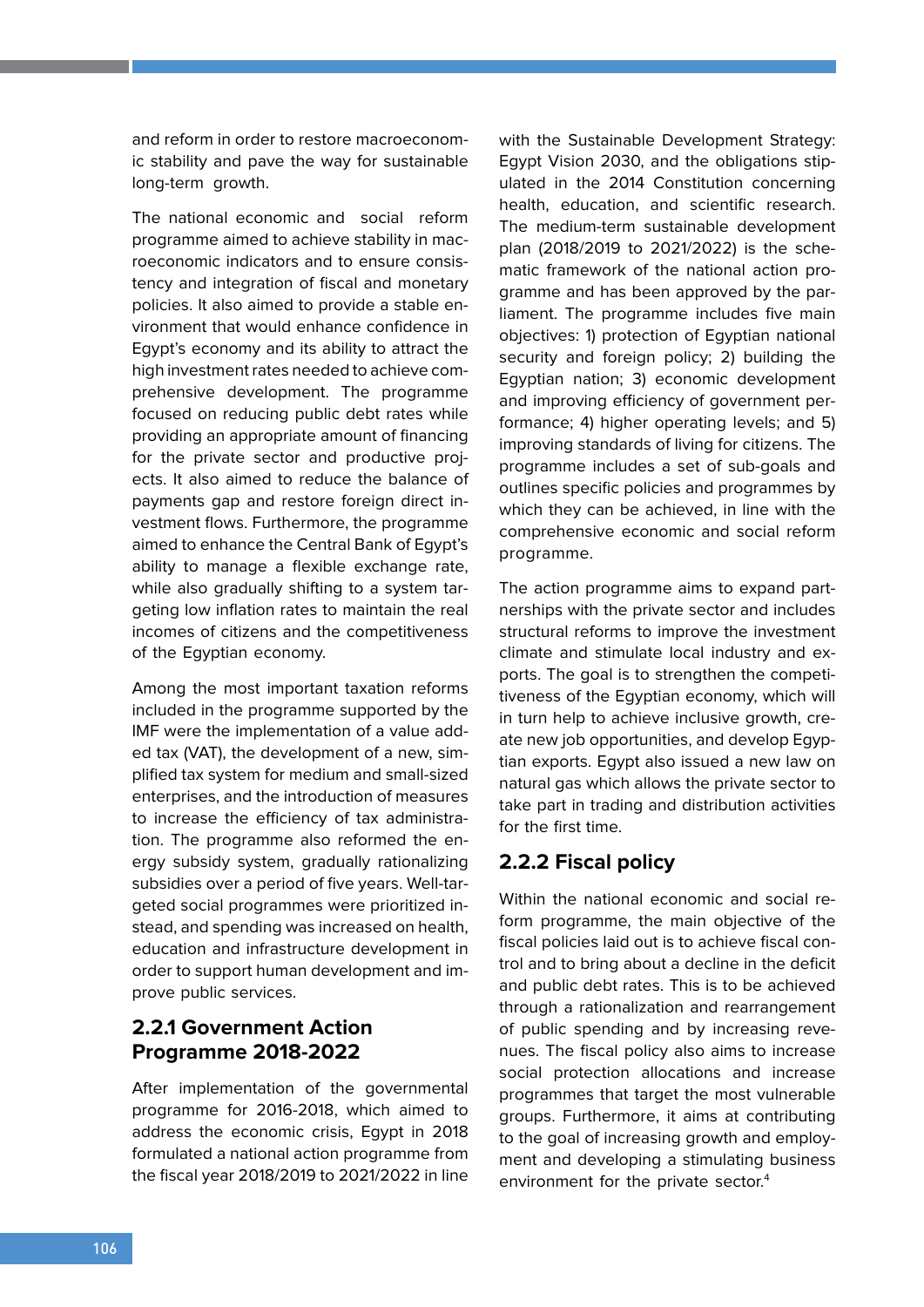As of 2016, Egypt has implemented several measures to achieve these goals, including the adoption and implementation of the Civil Service Law, the implementation of a valueadded tax, and a diversification of funding sources through the issuance of dollar bonds in international markets. The draft budget of 2017/2018 was the main focal point of the national economic and social reform programme and included a set of measures aimed at controlling the total deficit. It targeted a medium-term deficit of between 5 percent and 6 percent by 2020, a revenue growth rate that exceeded the expenditure growth rate, and a reduction in government debt rates in the medium term, to reach 80- 85 percent of GDP by 2020/2021.

In 2017/2018, an increase in the prices of some oil products was approved at an average of 13 percent, in addition to an increase in the tax exemption limit from EGP 6,500 to EGP 7,300, an increase in the tariffs for transportation, an increase in cash support by EGP 100 per month for all beneficiaries of the Takaful and Karama ''Solidarity and Dignity'' social safety net programme, the payment of debt to oil companies, an increase in pensions, an increase in the monthly subsidies for ration cards from EGP 21 to EGP 50, and an increase in taxes on tobacco and cigarettes. The 2020/2021 budget targeted a total deficit of 6.3 percent, but due to the impacts of the COVID-19 pandemic, the expected percentage is likely to reach 6.9 percent.<sup>5</sup>

Fiscal policy was not only limited to efforts to reduce the public budget deficit and public debt; there were also efforts to improve financial management. The Ministry of Finance developed the process of preparing the general state budget by expanding the application of programme and performance budgets, with the aim of maximizing the return on expenditures and achieving the greatest possible use of state resources and giving more scope for monitoring, evaluation, and accountability. The Ministry has also established a system to automate the management of government financial information within all public bud-

get entities, with the aim of managing cash flows from the general budget more effectively, more closely monitoring general budget flows, and tightening financial control. In 2018/2019, the Ministry implemented the full activation of electronic payment methods to ensure the speedy collection and payment of financial obligations, and to ensure that all parties comply with the financial allocations for the general budget bodies.

### **2.2.3 Monetary policy**

The liberalization of the exchange rate was the most important feature of monetary policy during the post-2014 period, leading to a decrease in the value of the Egyptian pound against the US dollar from about EGP 9 to EGP 18, and a rise in the inflation rate. The price of the dollar began to decline, reaching less than EGP 16 by the end of fiscal year 2019/2020. In 2016/2017, Egypt raised interest rates by 500 basis points, in line with the procedures for correcting foreign exchange trading policy through liberalizing exchange rates, aiming to restore circulation by legitimate channels and ending the parallel foreign exchange market. In 2017, the Central Bank of Egypt also increased the cash reserve ratio at banks from 10 percent to 14 percent, in order to give more flexibility to liquidity management. The monetary policies adopted by the Central Bank of Egypt led to an improvement in the situation in the foreign currency positions in the banking sector, an increase in net foreign reserves, and an improvement in the balance of payments.<sup>6</sup>

In 2020, amid the emergence of the COVID-19 pandemic, the Central Bank of Egypt decided to keep interest rates unchanged through January and February. In March 2020, as the crisis deepened, the central bank reduced basic interest rates by 300 points, making the credit and discount rates 9.75 percent. By November, it had lowered these rates to 8.75 percent (Table 2.7), taking into account global conditions, and aiming to provide adequate support for economic activity, given the target inflation rate of 9 percent  $(± 3$  percent).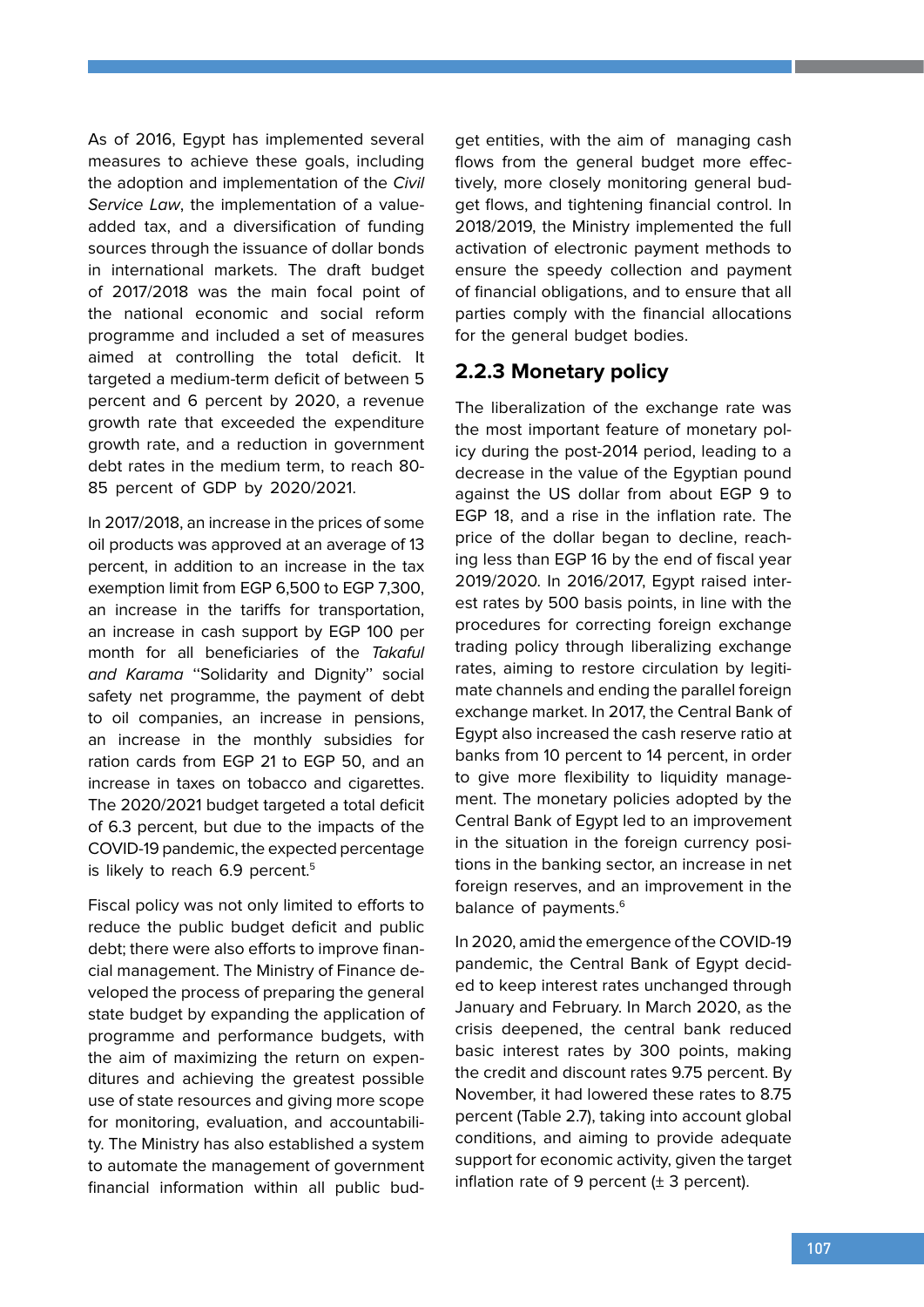External debt increased by about 17 percent between June 2017 and June 2018 as a result of the increase in net loans and debt facilities, and the exchange rates of most borrowed currencies against the US dollar. Egypt's external debt is within safe limits, according to the classifications set out by the IMF and the World Bank, as debt-to-GDP ratio amounted to about 34.1 percent in 2020. However, the general rise in debt indicates the need to curb borrowing and conduct studies to estimate the size of debt in the future and its impact on the state budget.

It should be noted that the regulation of debt management in Egypt is based on Prime Ministerial Decree No. 188/2013, which established a committee for managing public debt and regulating external debt that is headed by the Minister of Planning and Economic Development, and includes representatives from the Central Bank of Egypt, the Ministry of Finance, and the Ministry of Investment. The committee has several tasks, including monitoring the developments of external debt, following up on external loans and grants, studying strategic alternatives to external financing, and proposing ways to rationalize external borrowing, with the view of reducing the debt burden.

Egypt has also worked to expand financial inclusion in this period. The Central Bank of Egypt established a financial inclusion department in November 2016 that reports directly to the bank's Governor. In 2017, a presidential decree established the National Payments Council, headed by the President. The functions of the council are to reduce the use of banknotes outside the banking sector, support and stimulate the use of electronic means and channels for payments, develop national payment systems and parallel supervisory frameworks to reduce the risks associated with them, achieve financial inclusion by integrating the largest number of citizens into the banking system as possible, integrate the informal sector into the formal economy, reduce the cost of money transfers, and lastly, increase tax receipts.

There were also a number of developments in payment systems and information technology in 2017/2018, including the start of a trial run of the national branded payment card programme, Meeza, in December 2018. In addition, the Central Bank of Egypt developed a financial strategy and created a fund to support technological innovations. In January 2019, a law regulating the use of non-cash payment methods was approved, a digital financial technology strategy was developed, and an innovation financing fund worth EGP 1 billion was established. These efforts aim to develop an integrated strategy in accordance with the latest international standards and in line with the nature of the Egyptian market. In parallel, the moves are also meant to advance the financial technology industry and its services, while also transforming Egypt into an important regional centre in the field of financial technology within three years.

### **2.2.4 Major state projects**

Since 2014 and until now, the pattern of development in Egypt has been characterized by the launch of a large number of major state projects<sup>7</sup> in multiple fields and spread across the country. These projects have focused on the transport sector, the Suez Canal, the energy sector (especially electricity), the establishment of new regional roads, the improvement of main roads, and the development of new cities, particularly the New Administrative Capital and New Alamein City on the Mediterranean coast. The Sustainable Development Strategy: Egypt Vision 2030, requires such projects in order to achieve the structural national economic and social reform programme. Box 2.1 outlines some of the most important projects.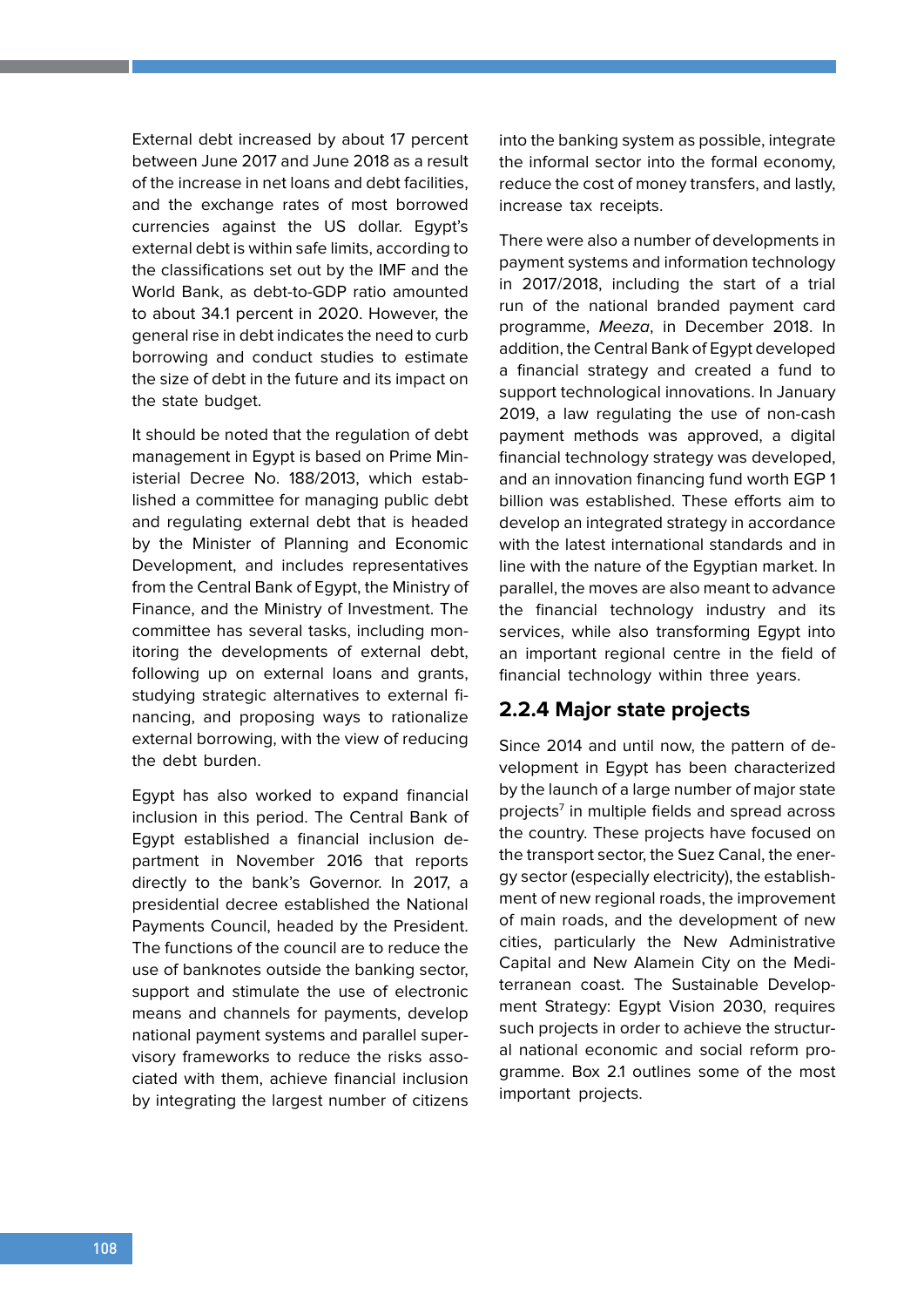#### **Box 2.1 Most important national projects since 2014**

#### **Development of the Suez Canal Axis**

The projects of the Axis began with the project of digging the new Suez Canal, which was completed in one year, from 2014 to 2015, and with national funding through the issuance of investment certificates of EGP 64 billion. The idea behind establishing the new canal is based on maximizing the use of its current waterways in order to achieve the highest level of ship flow in both directions without stopping, thus reducing the transit time of ships and increasing their carrying capacity. The project to develop the Suez Canal Axis is based on exploiting the current capacities of its ports, and exploiting its geographical location in establishing industrial and logistical zones, in addition to constructing seven tunnels to connect Sinai with the rest of the regions, with the aim of transforming Egypt into a global economic and logistical hub, as well as attracting foreign investments, and providing an opportunity for national companies to participate in the implementation in order to achieve the recovery of these companies.

#### **National Project for the Development of Sinai**

The project includes the establishment of residential cities east of Port Said, Ismailia and New Suez, the construction of more than 77,000 housing units in the Sinai Peninsula, a network of roads and industrial zones, and the establishment urban space of fish farms.

#### **One and a Half Milion Feddan Project**

The project aims to exploit desert land, increase the agricultural area, and redraw Egypt's population map by expanding space and establishing integrated modern urban communities, maximizing the use of Egypt's resources from groundwater, and cultivating economic crops that generate a large financial return. It would also contribute to bridging the food gap and establishing many industries related to agricultural activity, livestock, and food industries, aiming to increase Egypt's exports of crops and provide new ideas to create job opportunities for young people.

#### **National Road Network Project**

The National Roads Project is one of the most prominent projects undertaken by the State and aims to improve and increase the efficiency of existing roads, construct new roads, improve infrastructure, and build new urban communities. The total target of establishing the national road network is 30,000 km, and it includes several axes, the most important of which are the Rod Al-Farag Axis and the Egypt-Africa Axis. Several projects have been implemented within the framework of Egypt's interest in the roads and bridges sector, in order to accommodate the increasing volume of transport, while achieving traffic fluidity, in addition to serving national projects. The projects included the construction and duplication of new roads, the development of roads, increasing their efficiency, and implementing six axes on the Nile, in addition to the construction of El-Dabaa Axis and the construction of El Galala Road. The government also sought to implement a number of projects aimed at the comprehensive development of railways, and the port sector witnessed the implementation of many projects to exploit Egypt's distinguished geographical location, which contributed to the improvement of Egypt's ranking on the road quality index in the Global Competitiveness Report from 128th to 28th globally.

#### **National Project for New Cities**

The project includes the New Administrative Capital, which is built to the highest international standards, New Alamein City, which is an integrated tourism and urban project, and the new city of East Port Said, which includes an industrial area. There is also El Galala Maritime City, which is located on the Galala Mountain Plateau. It includes many tourism and service projects, including the establishment of Galala University and the first Olympic village. New Ismailia is the first model city in Egypt that takes into account people with special needs. It also includes the city of New Suez, which represents the first steps in the development of Sinai and one of the steps to eliminating terrorism in the urban community in Sinai.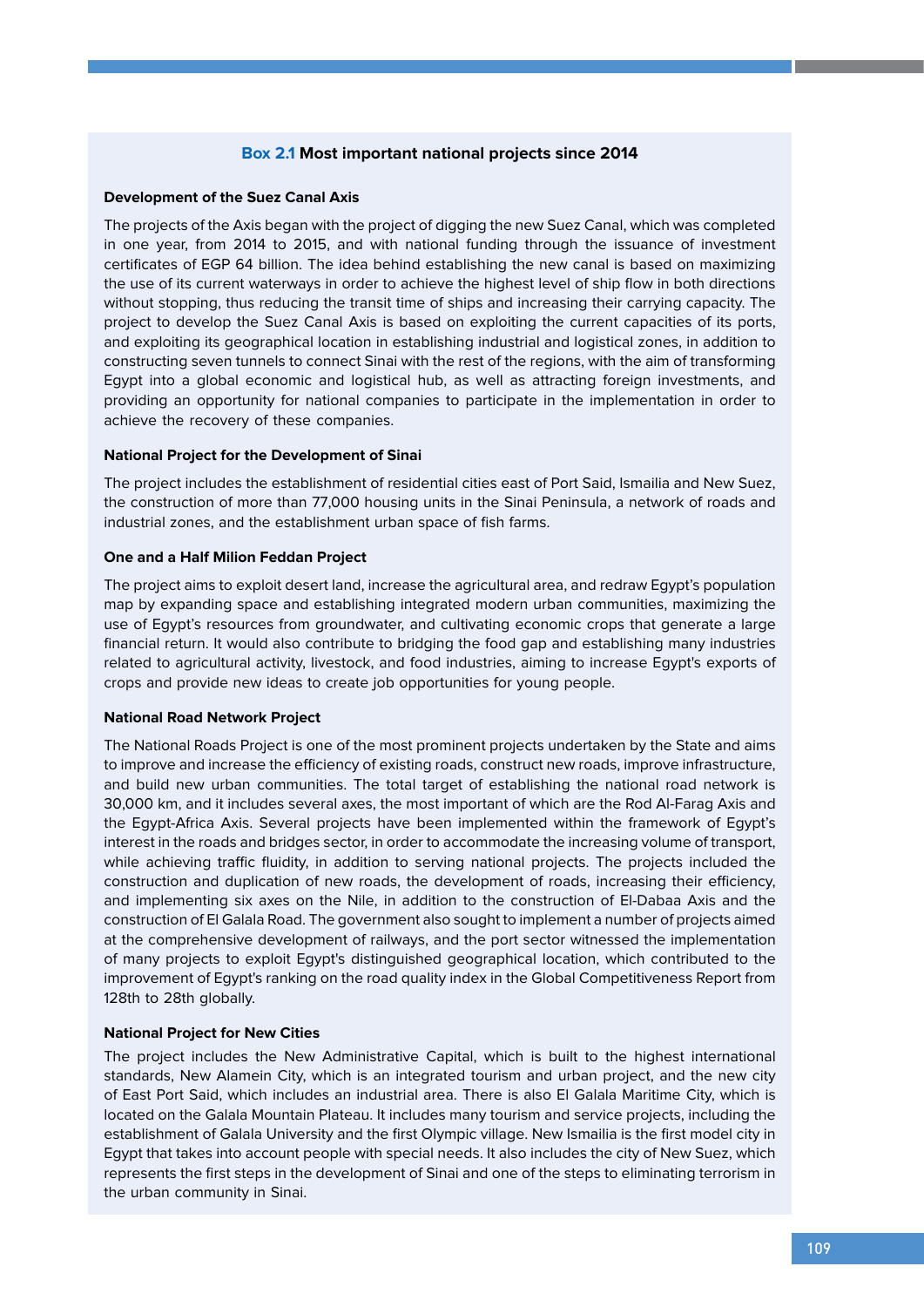#### **Box 2.1 Most important national projects since 2014** (continued)

#### **National Energy Project**

The State provides all the required energy sources, with an emphasis on clean energy, such as the Benban Solar Park, which received the award for the best project funded by the World Bank in 2019 to establish investment, development and service projects. In the electricity sector, an urgent plan was designed to add 2,600 megawatts with the construction of a giant Siemens plant and El Dabaa Nuclear Plant. Egypt is working on developing the national electricity network to receive its additional capacities and developing control stations. The national electricity grid has achieved great stability, and its surplus production has reached more than 4,000 megawatts. The State was able to confront the phenomenon of power outages, through the implementation of 169 projects at a total cost of about EGP 308 billion, which contributed to increasing the electrical capacities of the National Electricity Grid of Egypt to 52,000 megawatts. In the field of electricity transmission and distribution, ten gas stations were built and the transmission network of extra-high and high voltage was reinforced as the medium and low voltage network, as well as the construction of new distribution networks, the re-planning of networks, and the installation of 4.6 million prepaid meters. The State was also keen to carry out maintenance activities for the existing stations and provide the fuel needed for operation, which contributed to bridging the gap between production and consumption.

In the petroleum sector, about 69 projects were implemented, which contributed to achieving an economic return, providing petroleum products to meet the needs of the local market and exporting the surplus. Agreements were signed with investments estimated at EGP 14.7 billion, 186 new petroleum discoveries were made, the number of ports to receive butane increased, and the import of liquefied gas began. A number of projects were also set up to develop gas and oil fields, the most important of which is the Zohr Field development project, which is considered one of the most important development projects, in addition to preparing a plan for developing refineries, and the implementation of several projects in the field of infrastructure.

## **2.3 Progress on economic performance indicators with the implementation of the reform programme**

Since Egypt began implementing its reform programme, it saw an increase in the GDP growth to 5.6 percent in 2018/2019 and a decline in the unemployment rate to 7.5 percent in the same year. The rates of savings and gross domestic investment initially increased, before decreasing amid the COVID-19 pandemic. They increased again during 2020/ 2021, as shown in Figure 2.1.

According to estimates by the Ministry of Planning and Economic Development, the growth rate will reach 5.4 percent in 2021/2022, the inflation rate will reach 6 percent, the unemployment rate 7.3 percent, the average per capita GDP growth rate will reach 3.6 percent, the gross domestic savings rate 11.2 percent, and the gross domestic investment rate will reach 17.6 percent.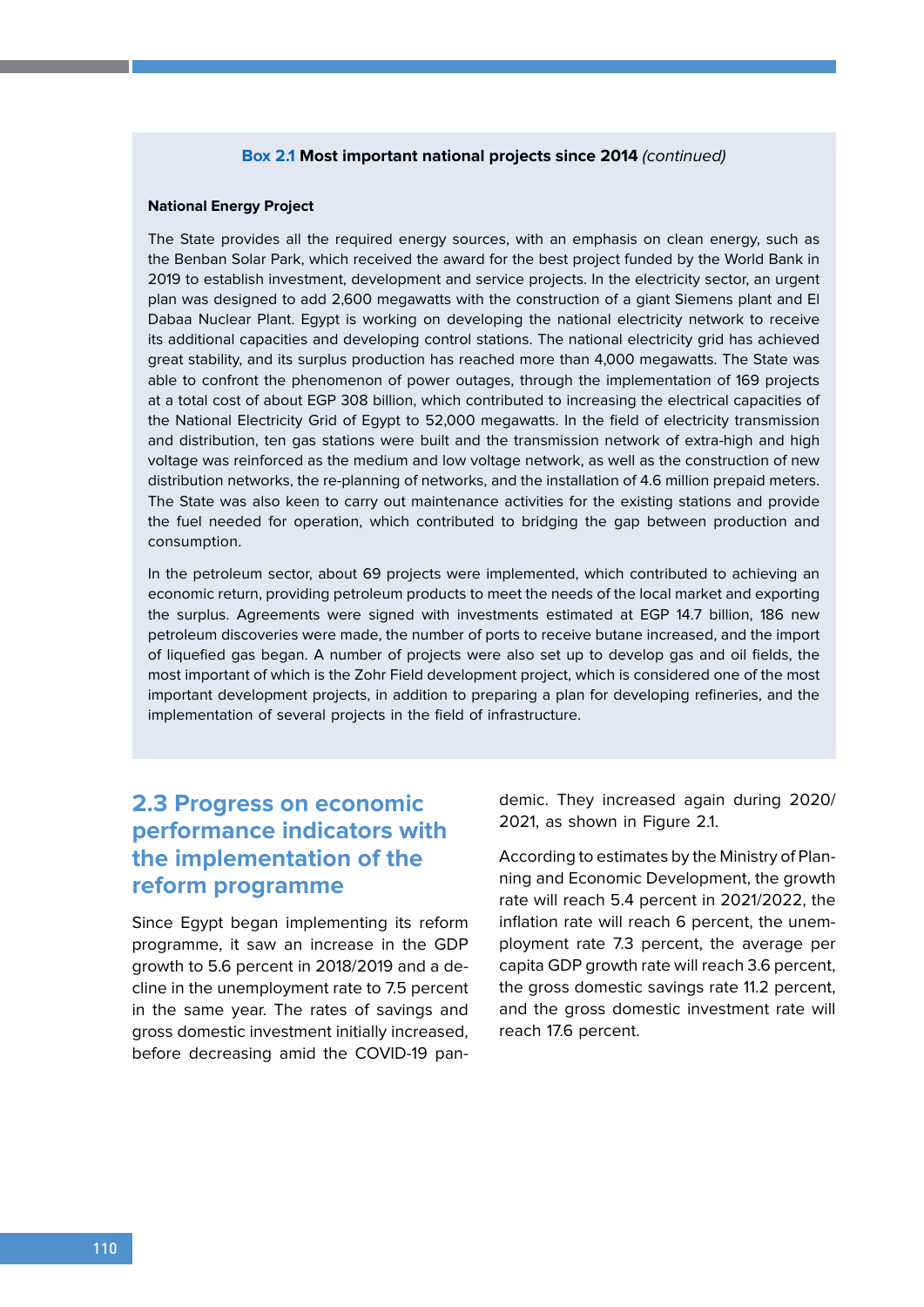



**Source: Ministry of Planning and Economic Development (2021).**

Table 2.5 shows that the state budget deficit decreased from 12.9 percent in 2012/2013 to 10.7 percent in 2016/2017 and further decreased to 8.2 percent in 2018/2019. The goal for the primary deficit was also achieved, as a deficit of 3.5 percent in 2014/15 was changed to a surplus of 1.8 percent of GDP

in 2019/2020, before declining to 0.9 percent in 2020/2021. The ratio of public debt-to-GDP increased from 82.1 percent in 2012/13 to 96.7 percent in 2015/2016 and then began to decline to 87.5 percent in 2019/2020. It increased again to 89.8 percent in 2020/2021.

| Table 2.5 |                                                                      |                                             |                          |  |  |  |  |
|-----------|----------------------------------------------------------------------|---------------------------------------------|--------------------------|--|--|--|--|
|           | Deficit and debt indicators amid reforms, 2009/2010 to 2020/2021 (%) |                                             |                          |  |  |  |  |
| Year      | <b>Budget deficit to GDP ratio</b>                                   | <b>Primary deficit/surplus ratio to GDP</b> | <b>Debt-to-GDP ratio</b> |  |  |  |  |
| 2009/2010 | $-8.1$                                                               |                                             | 72.5                     |  |  |  |  |
| 2010/2011 | $-10$                                                                |                                             | 73.6                     |  |  |  |  |
| 2011/2012 | $-10.1$                                                              |                                             | 80.3                     |  |  |  |  |
| 2012/2013 | $-12.9$                                                              |                                             | 82.1                     |  |  |  |  |
| 2013/2014 | $-11.5$                                                              | $-3.9$                                      | 85.3                     |  |  |  |  |
| 2014/2015 | $-11$                                                                | $-3.5$                                      | 86.6                     |  |  |  |  |
| 2015/2016 | $-12$                                                                | $-3.5$                                      | 96.7                     |  |  |  |  |
| 2016/2017 | $-10.7$                                                              | $-1.8$                                      | 91.1                     |  |  |  |  |
| 2017/2018 | $-9.5$                                                               | 0.1                                         | 91                       |  |  |  |  |
| 2018/2019 | -8                                                                   | 2                                           | 90                       |  |  |  |  |
| 2019/2020 | $-7.1$                                                               | 1.8                                         | 87.5                     |  |  |  |  |
| 2020/2021 | $-7.6$                                                               | 0.9                                         | 89.8                     |  |  |  |  |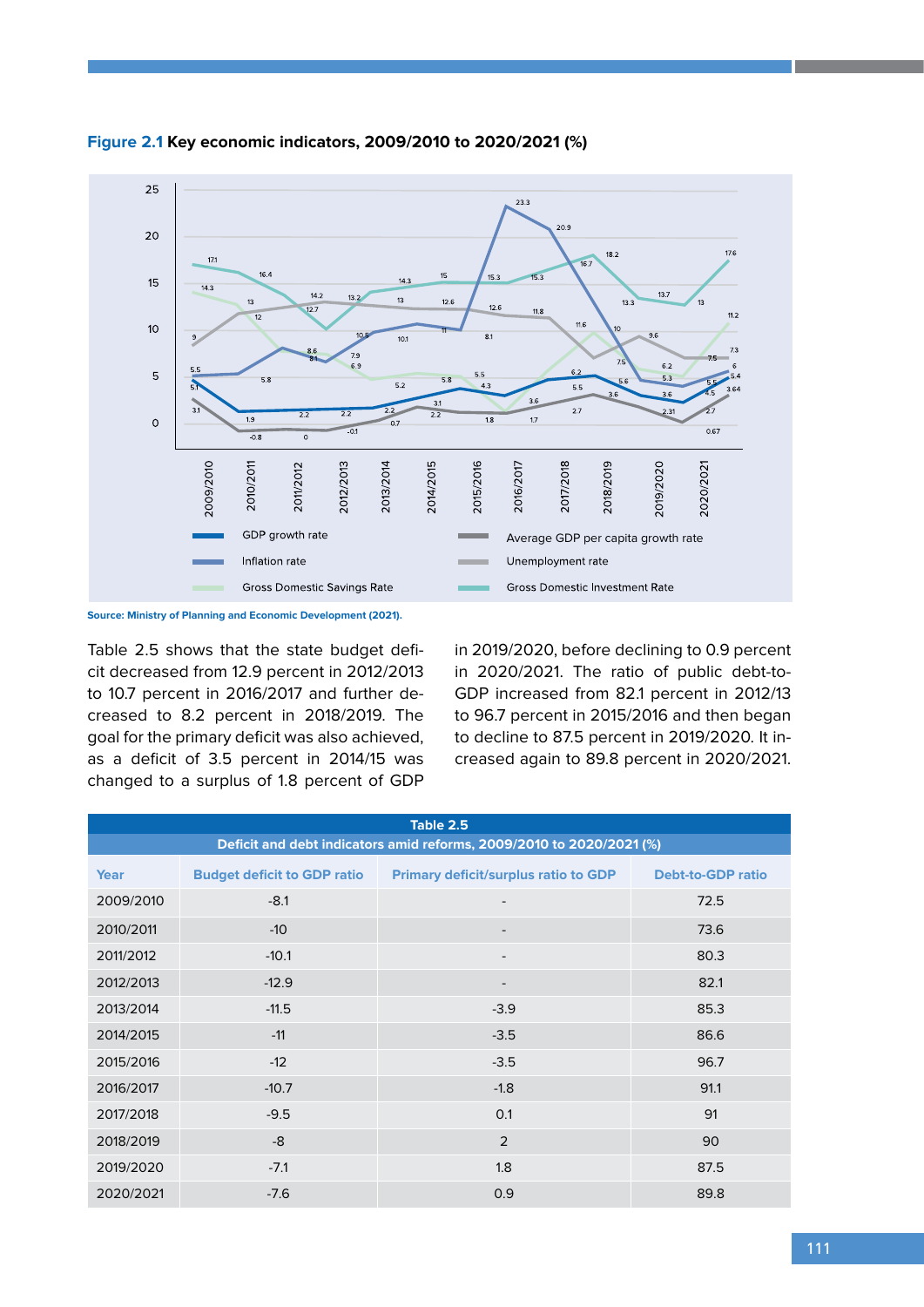

**Figure 2.2 Interest payments as a share of total revenues and total expenses, 2015/2016 to 2021/2022 (%)**

**Source: Ministry of Finance, multiple budgets and final accounts.**

Figure 2.2 indicates a decline in interest payments as a percentage of total revenues by 12.7 percentage points between 2018/2019 and 2020/2021, and as a percentage of total expenditures by 5.9 percentage points during the same two years.

With regards to subsidies, the petroleum subsidies increased from EGP 66.5 billion in 2009/2010 to EGP 126 billion in 2013/2014, then declined to EGP 51 billion in 2015/2016. However, as a result of the significant decline in the value of the Egyptian pound against the dollar in November 2016, and the import of dollar-priced petroleum products, the value of petroleum subsidies increased significantly in 2016/2017, reaching EGP 115 billion, then EGP 120 billion in 2017/2018. With the subsequent improvement in the value of the Egyptian pound and the completion of the subsidy system reform programme, the value of petroleum subsidies decreased to EGP 84.7 billion

in 2018/2019, EGP 53 billion in 2019/2020, and EGP 28.2 billion in 2020/2021.

In line with social protection programmes, the amount spent on food subsidies increased steadily over this period. Food subsidy costs increased from EGP 16.8 billion in 2009/2010 to EGP 39.4 billion in 2014/2015, then to EGP 87 billion in 2018/2019 and to EGP 89 billion in 2019/2020. Likewise, the value of social benefits borne by the public budget increased from EGP 4.5 billion in 2009/2010 to EGP 41 billion in 2014/2015, to EGP 76 billion in 2018/2019, to EGP 128.9 billion in 2019/2020, and to EGP 181.1 billion in 2020/2021 (as shown in Table 2.6). The increased funding of social protection programmes was intended to counter the effects of the national economic and social reform programme on the poor, aiming to shift to cash subsidies and to directly target the poor.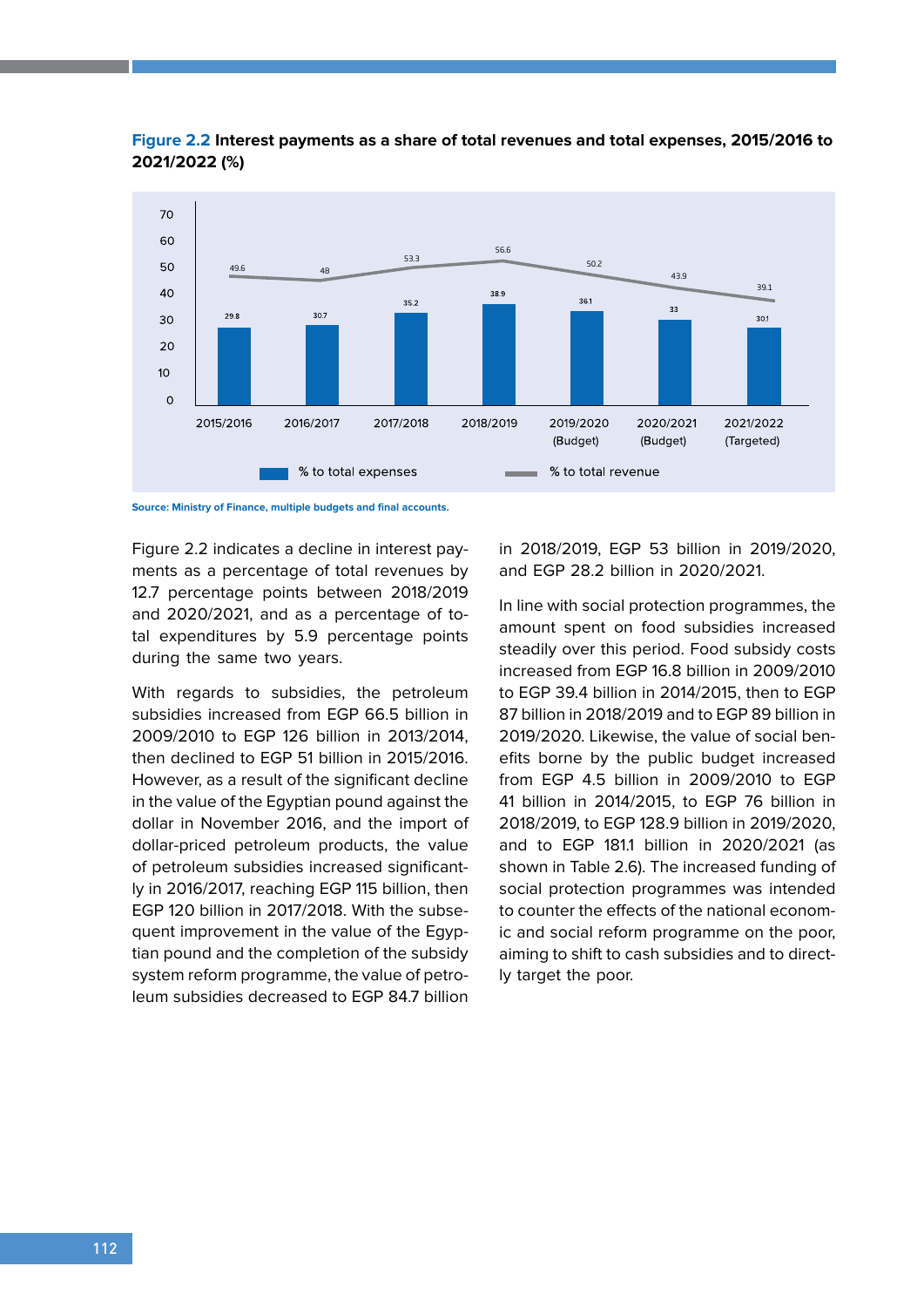| Table 2.6 |                                                                        |                        |                        |                        |  |  |  |  |
|-----------|------------------------------------------------------------------------|------------------------|------------------------|------------------------|--|--|--|--|
|           | Subsidy indicators amid reforms (EGP billions), 2009/2010 to 2020/2021 |                        |                        |                        |  |  |  |  |
| Year      | <b>Petroleum subsidies</b>                                             | Food/good<br>subsidies | <b>Total subsidies</b> | <b>Social benefits</b> |  |  |  |  |
| 2009/2010 | 66.5                                                                   | 16.8                   | 93.6                   | 4.5                    |  |  |  |  |
| 2010/2011 | 67.7                                                                   | 32.7                   | 111.2                  | 5.3                    |  |  |  |  |
| 2011/2012 | 95.5                                                                   | 30.3                   | 134.9                  | 5.3                    |  |  |  |  |
| 2012/2013 | 120.0                                                                  | 32.5                   | 170.8                  | 20.8                   |  |  |  |  |
| 2013/2014 | 126.2                                                                  | 35.5                   | 187.7                  | 35.2                   |  |  |  |  |
| 2014/2015 | 73.9                                                                   | 39.4                   | 150.2                  | 41.0                   |  |  |  |  |
| 2015/2016 | 51.0                                                                   | 42.7                   | 138.7                  | 53.9                   |  |  |  |  |
| 2016/2017 | 115.0                                                                  | 47.5                   | 202.6                  | 64.2                   |  |  |  |  |
| 2017/2018 | 120.6                                                                  | 80.5                   | 243.5                  | 77.8                   |  |  |  |  |
| 2018/2019 | 84.7                                                                   | 87.0                   | 203.7                  | 76.0                   |  |  |  |  |
| 2019/2020 | 52.9                                                                   | 89.0                   | 149                    | 128.9                  |  |  |  |  |
| 2020/2021 | 28.2                                                                   | 84.5                   | 115.1                  | 181.1                  |  |  |  |  |

**Source: Ministry of Finance (several years).**

These changes over the past 10 years reflect a shift away from energy subsidies, primarily oil and electricity, which are consumed more by higher-income groups, towards subsidizing food and social programmes that primarily benefit lower-income groups, with the aim of increasing distributive justice and combating poverty.

In addition, Egypt established a new minimum wage of EGP 700 per month for public administration employees in July 2011, and raised it to EGP 1,200 in January 2014. Accordingly, the wages of about 4.1 million employees were increased by different rates, according to their grades, with the annual cost of these increases amounting to about EGP 18 billion. Subsequently, Prime Ministerial Decree No. 1,627/2019 raised the minimum wage for all civil servant grades to EGP 2,000 per month,

beginning in July of that year. The total number of government bodies required to implement the resolution was 3,286. The decree also introduced periodic bonuses for civil servants, ranging from 7 percent to 10 percent of their salary.

With regard to the structure of public spending during this period, the increase in the percentage of interest paid on debt is a noteworthy development, increasing from 25 percent of total public expenditure in 2013/2014 to 39 percent in 2018/2019. By contrast, the percentage spent on subsidies decreased from 33 percent to 21 percent in 2018/2019. The tax rate as a proportion of GDP decreased from 14 percent in 2009/2010 to 8.4 percent in 2014/2015, and then increased to 14.7 percent in 2018/2019.<sup>8</sup>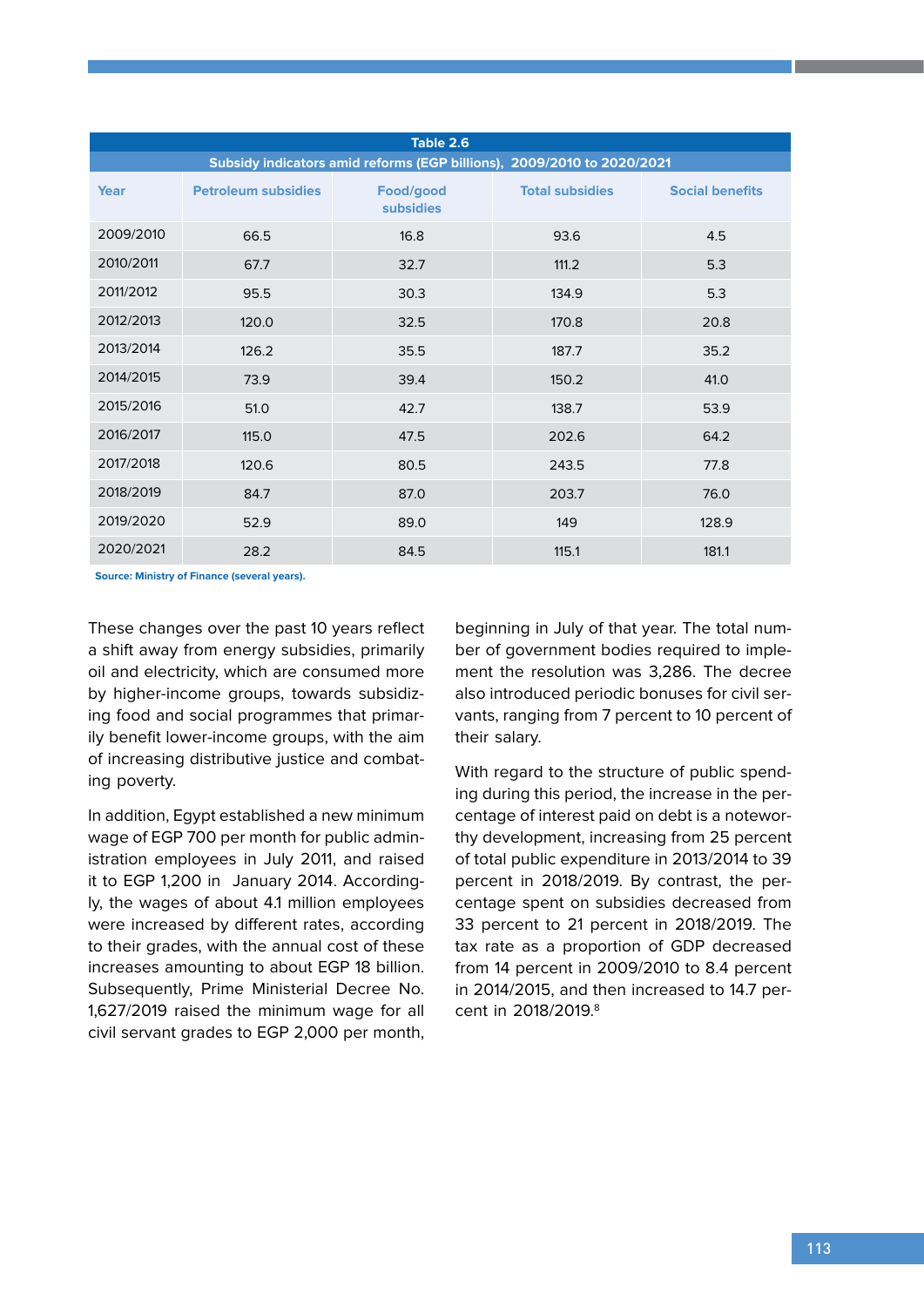|           | Table 2.7                              |                                        |                                 |                 |                                |                                     |                                 |  |
|-----------|----------------------------------------|----------------------------------------|---------------------------------|-----------------|--------------------------------|-------------------------------------|---------------------------------|--|
|           | Monetary indicators, 2009/2010 to 2021 |                                        |                                 |                 |                                |                                     |                                 |  |
| Year      | <b>Interest</b><br>rate $(\%)$         | <b>Exchange</b><br>rate (EGP<br>to $$$ | <b>Inflation</b><br>rate $(\%)$ | Year            | <b>Interest</b><br>rate $(\%)$ | <b>Exchange rate</b><br>(EGP to \$) | <b>Inflation</b><br>rate $(\%)$ |  |
| 2009/2010 | 8.5                                    | 5.7                                    | 5.5                             | 2015/2016       | 12.25                          | 8.9                                 | 10.3                            |  |
| 2010/2011 | 8.5                                    | 5.8                                    | 5.8                             | 2016/2017       | 17.25                          | 17.9                                | 23.3                            |  |
| 2011/2012 | 9.5                                    | 6.1                                    | 8.6                             | 2017/2018       | 17.25                          | 17.9                                | 20.9                            |  |
| 2012/2013 | 10.25                                  | $\overline{7}$                         | 6.9                             | 2018/2019       | 16.25                          | 16.6                                | 13.9                            |  |
| 2013/2014 | 8.75                                   | 7.18                                   | 10.1                            | January<br>2020 | 12.75                          | 16.1                                | 7.2                             |  |
| 2014/2015 | 9.25                                   | 7.8                                    | 11                              | January<br>2021 | 8.75                           | 15.8                                | 5.4                             |  |

**Source: Central Bank of Egypt.**

As a result of the liberalization of the exchange rate, the inflation rate increased to 23 percent in 2016/2017. The Central Bank of Egypt addressed this increase by raising interest rates to 20 percent. With the decline in inflation rates at the end of 2017, the central bank cut interest rates to 16.25 percent in 2018/2019 and then lowered them several more times in a row until they reached 12.75 percent at the end of 2019. To stimulate the economy in the face of the COVID-19 crisis, rates were reduced further to 9.25 percent in May 2020.

Indicators on banking in Egypt show the development of the system's deposit and lending structure. The average annual growth rate of domestic deposits ranges around 20 percent; however, the growth rate increased to 26.8 percent in 2017, while the growth rate of foreign deposits saw a significant increase to 114.4 percent in the same year, but later decreased to about 3 percent in 2018. This boom was due to the liberalization of the exchange rate and the significant rise in the price of the dollar at the end of 2016, as well as the efforts of the Central Bank of Egypt to attract dollar deposits in order to increase international reserves. Household sector deposits constitute the largest percentage, increasing from 75.7 percent of the total in 2016 to 79.5 percent in 2019. The ratio of loans to deposits also increased from about 44.5 percent in 2016 to about 47.8 percent in 2019, and the value of loans in Egyptian pounds also increased after 2016 due to the rise in the value of the dollar.

Loans to the private sector by banks (excluding the Central Bank of Egypt) constituted about 60 percent of all loans in 2019 compared to 70 percent in 2016, which reflects the high investment by banks in treasury bills to address the budget deficit.

The share of loans provided to the government, especially in foreign currency, increased during the period 2016 to 2019. Although the industrial sector is the sector that receives the most loans, it is important to note the large and increasing volume of borrowing for the household sector, which exceeds borrowing in all other sectors, including by the government. This indicates an increase in borrowing for consumption, which calls for an in-depth study of its economic and social effects, especially with the decline in the average per capita income and saving rates, and the spread of Luxory consumption, which usually depends on imported goods. In general, the increase in household consumption through borrowing, despite the need to study it in more depth, increases the rate of consumption. Both consumption and investment rates constitute the pillars of economic growth.

According to foreign trade indicators, Egypt's trade deficit rate increased from 10.7 per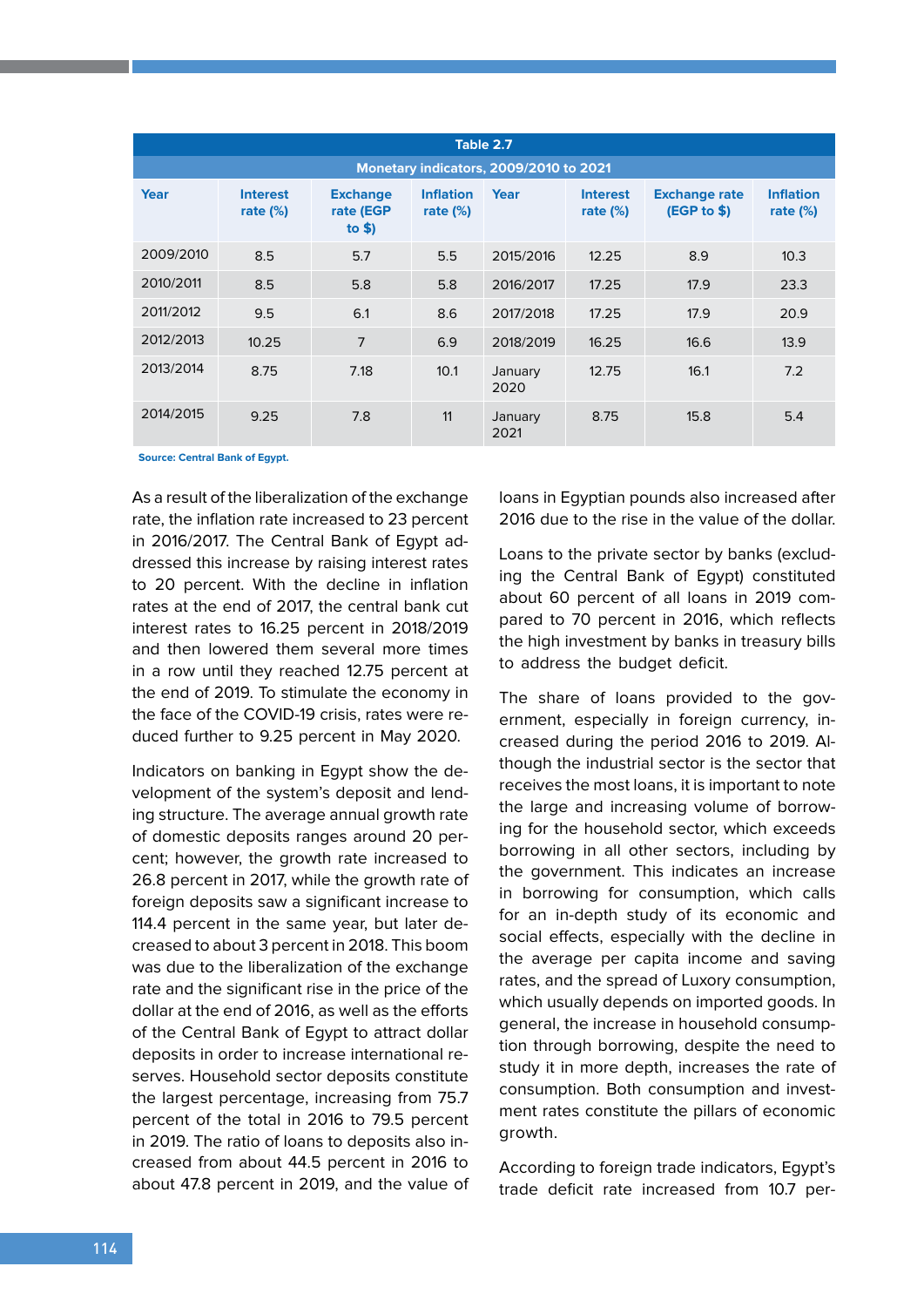cent of GDP in 2012/2013 to 15 percent in 2016/2017. It declined to 14 percent in 2017/2018 as a result of a rise in the cost of imports after the liberalization of the exchange rate and the resulting import restrictions imposed by the Central Bank of Egypt. Foreign trade declined in 2018/2019 according to the indicators, and the trade deficit increased by a small percentage compared to the previous two years. The current balance deficit also increased, although it was better than the level in 2016/2017.

The overall balance became a deficit in 2018/2019, having achieved a surplus in the previous two years. Looking at exports and imports, a rise in domestic production of natural gas has meant that energy is now the largest group of exports, overtaking finished goods, although it must be noted that the majority of natural gas exports belong to a foreign partner, and their returns do not belong to Egypt. In contrast, the share of finished goods in total exports decreased to about 37.2 percent in 2018/2019, down from about 41.5 percent in 2016/2017.

Intermediate and consumer imports together constitute more than half of Egypt's imports, which highlights the need for a manufacturing policy that meets the needs of the local market by replacing some of these imports and thereby reducing the trade deficit. However, domestic goods must be of the same quality as imported goods in order for this policy to be successful. Small projects can contribute to the production of some intermediate goods, such as spare parts for large projects, provided that there is good coordination between the projects.9 It is expected that imports as a share of GDP will decline from 20.7 percent in 2019/2020 to 16 percent in 2021/2022. Exports as a share of GDP will also decrease from 13.1 percent to 9.6 percent over the same two years.

A number of international institutions have recognized the success of the economic reform process in Egypt. In several of its reports on the performance of the Egyptian economy under the national economic and social

reform programme, the IMF stated that the Egyptian economy continues to perform well despite less than positive global conditions.<sup>10</sup> The World Bank has also recognized the success of the reform experience in enhancing investor confidence in the Egyptian economy. Deutsche Bank, Bloomberg, and Moody's credit rating agency recognized the Egyptian experience, and their expectations for future growth were positive and encouraging. In May 2018, Standard & Poor's rating agency raised Egypt's sovereign credit rating to B, reflecting confidence in the Egyptian economy and its ability to repay debts in light of the improvement in the country's economic outlook and the strength of its economic policies. The Purchasing Managers' Index, which reflects the degree of confidence in the economic performance and in the future outlook of the economy by the private sector, has also improved, rising from 41.8 in October 2016 to 50.7 in November 2017, although it subsequently declined in May 2020 on the backdrop of the COVID-19 pandemic. It increased again to 51.4 percent in October 2020, above the value of 50 percent that separates stagnation from growth.

# **2.4 The repercussions of COVID-19 on the Egyptian economy and measures to confront it**

International institutions agree that the COVID-19 pandemic's effects on the global economy constitute the worst economic crisis that the world has ever experienced. Its effects have extended to both supply and demand, leading to a decline in foreign investment flows, a slowdown in global trade and a disruption of international supply chains. International institutions have predicted a 4.9 percent decline in global output in 2020, a 11 percent contraction of international trade, $<sup>11</sup>$ </sup> the loss of about 495 million jobs across the world (most of which are in the middle-income segment) and a 16 percent increase in the number of people in poverty.<sup>12</sup>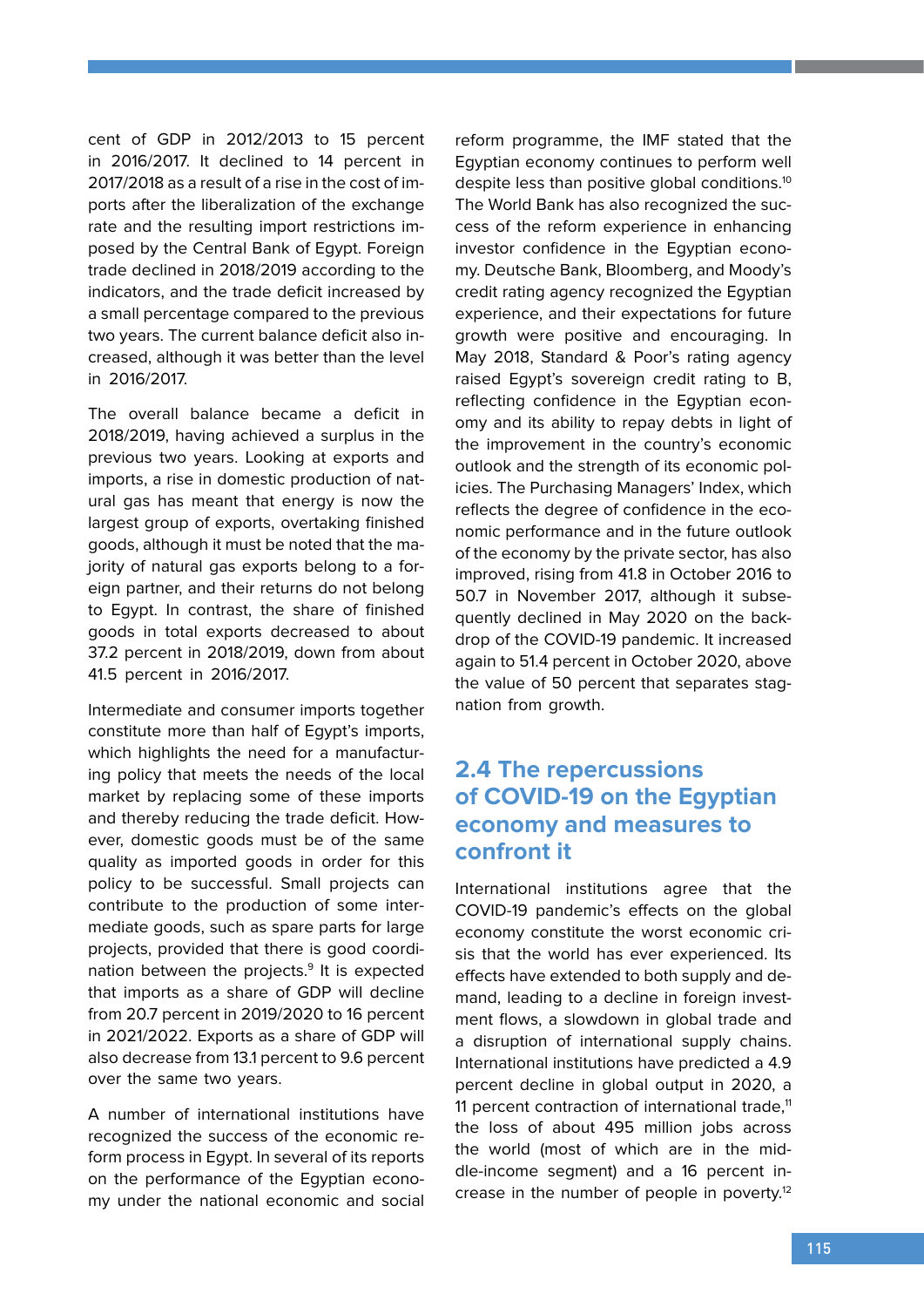These estimates are reviewed and amended at frequent intervals due to the uncertainty around the pandemic and the timeline of the global vaccine rollout. The crisis has been exacerbated by the accumulation of debts by many countries worldwide, including developed countries, which has weakened their ability to deal effectively with the crisis.

COVID-19 was first recorded in Egypt on 14 February 2020, with cases subsequently increasing and reaching their first peak during the months of June and July. Egypt had prepared for the crisis since January 2020 and collaborated with the World Health Organization (WHO), adopting WHO-recommended health measures and introducing measures to limit the spread of the virus (see box 2.2).

#### **Box 2.2 Egyptian policies and decisions to tackle COVID-19 pandemic**

- Reducing the price of natural gas for industry to \$4.5 per million thermal units. It was also decided to reduce electricity prices for industry for ultra-high, high and medium voltage by 10 piasters, and to stabilize electricity prices for other industrial uses for the next 3 to 5 years.
- Providing EGP 1 billion to exporters during the months of March and April 2020 to pay part of their dues, according to the agreed mechanisms (the investment and cash payment initiative announced to exporters). Also, postponing the payment of the real estate tax due on factories and tourist facilities for a period of three months, and allowing them to pay it in monthly installments for previous periods for a period of six months.
- With regard to stock exchange transactions, the State allocated EGP 20 billion for investment in the stock exchange out of the total financial stimulus program of EGP 100 billion. The service fees for stock exchange operations were reduced by 20%. The decision to specify brokerage commissions and fees for listing securities and stock exchange operations was amended to reduce service fees by 17%. Clearing and settlement services for shares, bonds, and other debt instruments were also reduced by 20%. Foreigners were completely exempted from capital gain taxes, which were postponed for residents until the beginning of 2022. The stamp tax and tax on dividends were reduced by 50% to 5% on companies listed on the Exchange.
- The tax exemption limit was increased from EGP 8,000 to EGP 15,000, and the income tax segments were reduced. The remuneration for internship doctors in university hospitals of the Ministry of Higher Education and Scientific Research, and Al-Azhar University hospitals, which currently spend between EGP 400 and EGP 700, was increased to EGP 2,200 per month.
- The deadlines for submitting tax returns and the deadlines for paying all or part of the tax due have been extended in accordance with the provisions of the *Income Tax Law* and/or the Value Added Tax Law, for a period not exceeding three months, renewable for another similar period, for financiers or for those registered in the economic or productive sectors or services affected by the repercussions of confronting the virus. These sectors include: aviation, tourism and antiquities (including restaurants and cafes), hotels (tourist and hotel establishments), the press and media (due to the significant impact on the most important financial resource, which is the proceeds of advertising and marketing), and companies operating in the field of communications and information technology, except for those licensed to provide landline and mobile phone service, as well as companies operating in the sports field, the transport and communication sectors, car distributors, the hospital sector, contracting, and the industrial sector (especially companies working in the field of export), except for industrial facilities operating in the food and pharmaceutical sector, health care supplies and detergents. A total of EGP 50 billion was allocated to support the tourism and hotel sector, and the cost of borrowing decreased to 8%. Mask production lines were also doubled to increase local production to 3 million masks per day.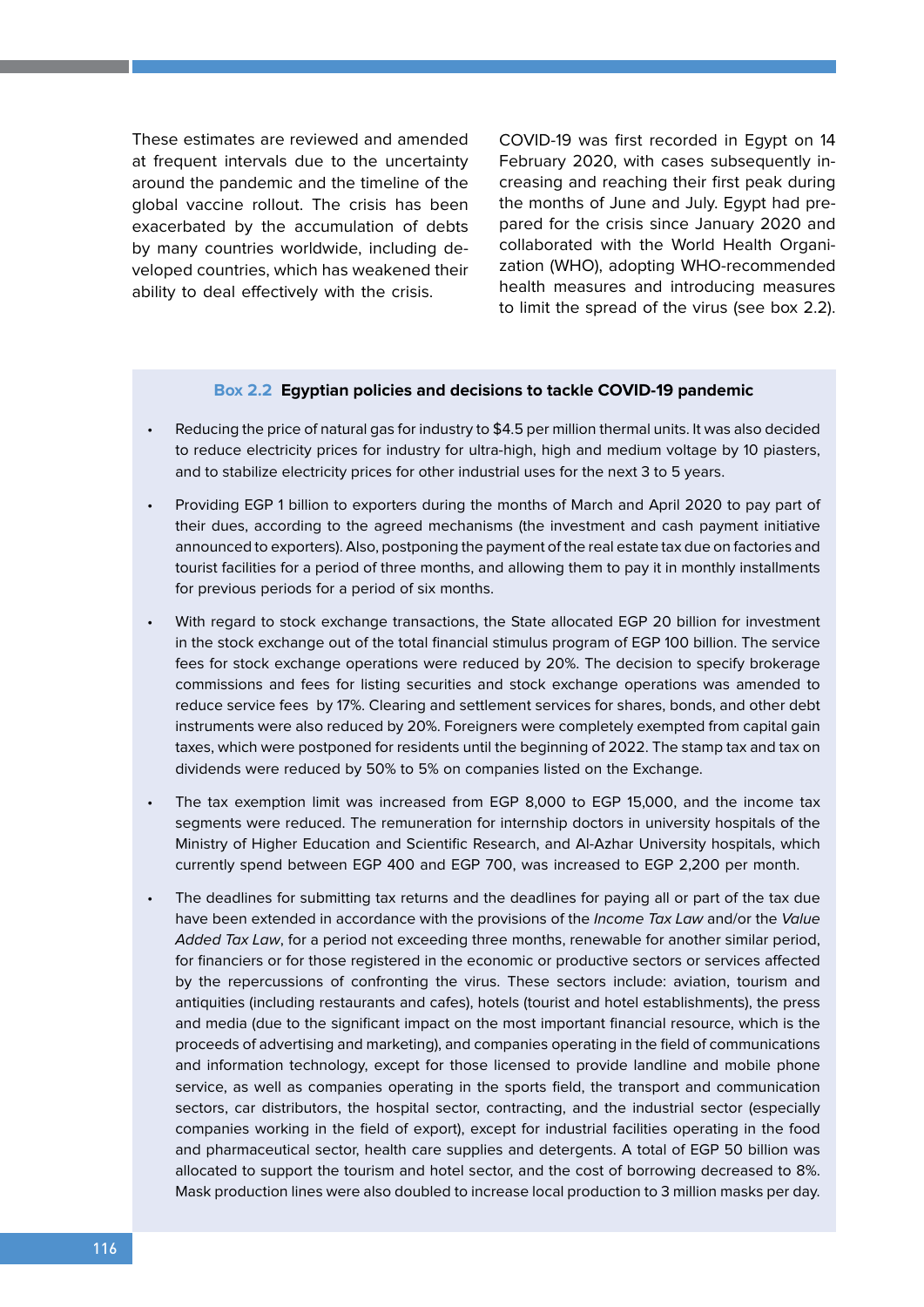#### **Box 2.2 Egyptian policies and decisions to tackle COVID-19 pandemic** (continued)

- **•** The interest rate was reduced by 300 basis points, bringing the credit and discount rate to 9.75% to support economic activity.
- **•** Additional financial allocations of about EGP 5.1 billion were provided during the fiscal year 2019/2020 to support the health sector in its various tracks across the country, meet the urgent and inevitable needs of medicines and medical supplies, and disburse incentive rewards to medical staff and workers in quarantine outlets, isolation hospitals, central laboratories, governorate laboratories, epidemiological surveillance teams, and the ambulance service.
- **•** An additional EGP 5 billion was made available to the Ministry of Supply and Internal Trade during the fiscal year 2019/2020 to manage the additional needs for wheat and other food commodities and to ensure the provision of basic and food commodities to citizens.
- **•** Government investments were increased by an additional EGP 10 billion during the fiscal year 2019/2020 in a way that contributes to preserving employment, and paying the dues of contractors and suppliers, while improving the level of services provided to citizens. Some economic sectors were also supported by about EGP 10 billion, whether through tax facilitations or additional financing. A grant of EGP 500 for irregular workers was also disbursed for a period of three months from April to June 2020, and this grant was extended until the end of the year.

Despite the positive impact of policies in maintaining the gains of the national economic and social reform programme, Egypt's foreign exchange reserves decreased from \$45.5 billion in February 2020 to \$37 billion in May, although they subsequently rose to \$38.4 billion in September, and rose further to \$40.5 billion in June 2021. The target growth rate for 2019/2020 was lowered from 6 percent to an achieved growth rate of 3.6 percent, placing Egypt as one of the few countries in the world to achieve positive growth rates during COVID. The debt volume increased by EGP 44 billion (equivalent to 3 percent of GDP), as a result of the increase in necessary expenditures. Public revenues decreased by about EGP 75 billion, of which EGP 65 billion was lost in tax proceeds. The projected state budget deficit was revised to exceed 8 percent, while the actual growth rate in 2019/2020 was 3.5 percent.

Revenues from the tourism sector saw a decline of 84 percent in the period from April to June 2020, compared to the corresponding quarter of 2019, according to data from the Central Bank of Egypt. Domestic tourism revenues also decreased as a result of the closure of restaurants and cafés for a period of three months. Aviation revenues decreased as flights were suspended, and remittances from overseas workers also decreased. During the first quarter of 2020, Egypt lost 548,000 tourists, 3.1 million tourist nights, and \$295 million in revenues. According to data from the Central Bank of Egypt, revenues of the tourism sector witnessed a sharp decline, estimated at 84 percent, from April to June 2020, compared to the corresponding period in 2019. Shares in tourism and entertainment companies listed on the Egyptian Stock Exchange declined by 4.1 percent in February 2020 and then by 18.9 percent in March of the same year. Aviation sector revenues dropped as a result of suspending flights and lack of remittances from workers abroad.<sup>13</sup>

Egyptian non-oil exports increased during the first quarter of 2020 by about 2 percent to reach \$6.728 billion, compared to about \$6.58 billion during the same period in 2019, and imports witnessed a significant decline of about 24 percent, to reach \$13.814 billion, compared to \$18.233 billion during the same period in 2019. These indicators contributed to decreasing Egypt's trade deficit by \$4.566 billion, a decline of 39 percent over the same period in 2019.14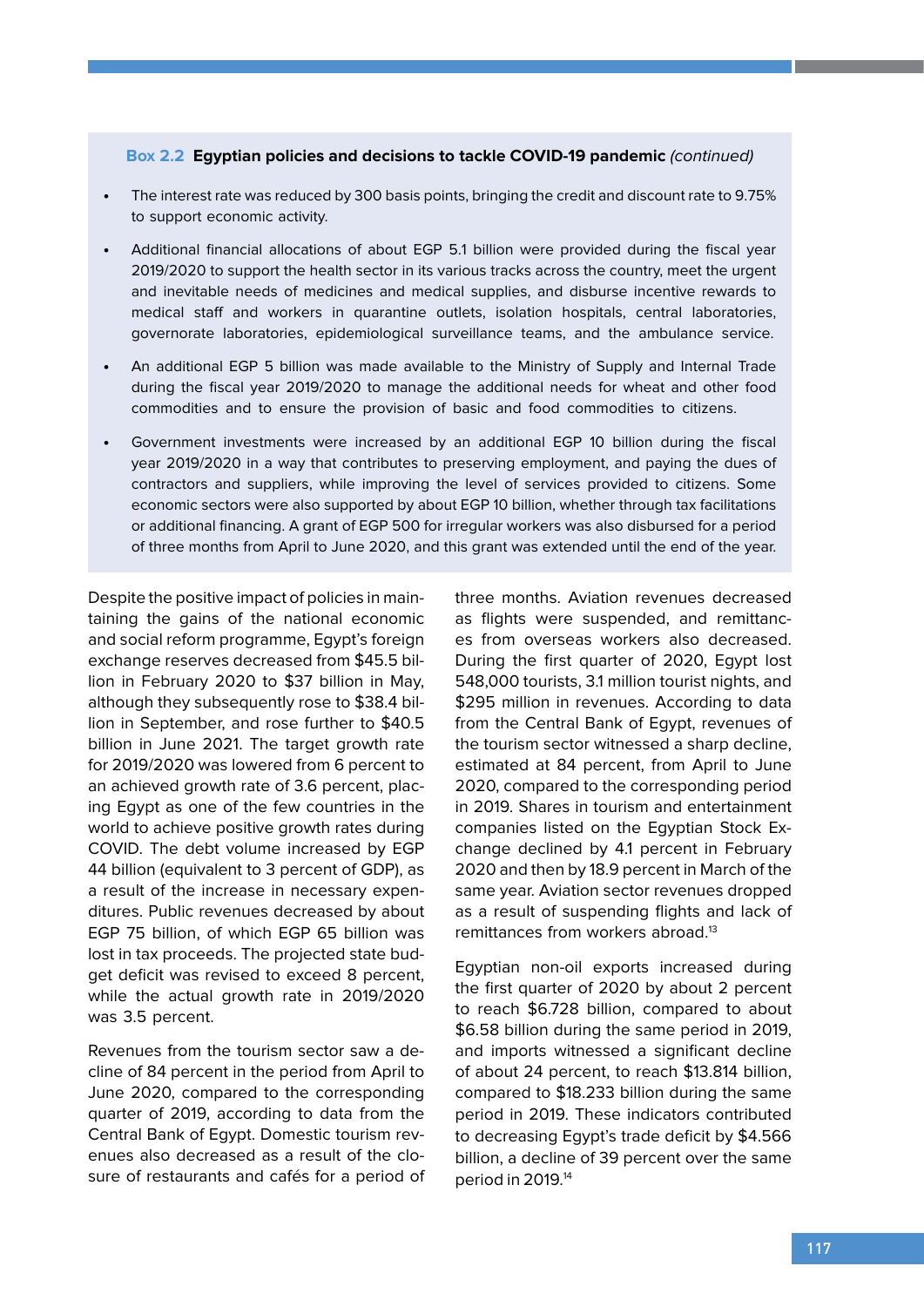Despite the losses outlined above, many sectors within Egypt's economy were able to adapt to the impacts of the COVID-19 pandemic and find new opportunities amid the crisis, the most important being IT and communications, agriculture, pharmaceutical and chemical industries, and construction. The report on Egypt's urgent plan for 2020/2021 to deal with the COVID-19 crisis expects a decrease in total investments to EGP 740 billion, compared to about EGP 840 billion in 2019/2020, and an increase in the proportion of public investments in 2020/2021 to more than 80 percent of the total expected investments, as a direct result of the decline in foreign and domestic private investments in the wake of the pandemic.<sup>15</sup>

At the same time, the COVID-19 crisis has also generated a number of opportunities, the most important being a decline in the import bill for commodities such as edible oils, sugar, and meat and poultry, the global prices of which are expected to decrease. There is also an opportunity to benefit from the decline in trade growth rates and from protectionist restrictions by deepening local manufacturing, especially in the food and pharmaceutical industries, to meet increasing demand. Another benefit is the likely-temporary decrease in global oil prices, which has led to a decrease in Egypt's import bill for crude oil and some petroleum derivatives, as well as a decrease in the energy subsidy bill.

On the back of the efforts of the State, the private sector, and civil society, international institutions predict that Egypt's economy will have a better recovery than other countries in the Middle East and North Africa, and these institutions have also recognized the measures Egypt has taken. The World Bank and the IMF confirmed that Egypt is the only country in the region that has achieved positive growth rates despite the crisis. Fitch Ratings, a credit rating agency, indicated the success of the economic reform policies adopted since 2016 and the effectiveness of the measures taken to tackle the impacts of the COVID-19 pandemic. In April 2020, Standard & Poor's maintained Egypt's credit rating in both local and foreign currencies at B/B, with its outlook at stable.

Moody's also maintained its credit rating for Egypt in both local and foreign currencies at B2, and the outlook at stable, through May, August and November 2020. These decisions reflect the continued confidence of international institutions and rating agencies in the ability of the Egyptian economy to deal positively with the impacts of COVID-19. It also reflects the confidence of Moody's experts and analysts in the policies pursued by Egypt to deal with the economic and health crisis brought about by the pandemic.

In May 2020, the IMF approved Egypt's request for emergency financial assistance of \$2.772 billion under the Rapid Financing Instrument (RFI) to meet the urgent balance of payments needs that resulted from the pandemic. The funds aimed to help provide urgent financing in order to mitigate the negative impact of the crisis on the macroeconomic stability that Egypt had achieved. By the end of June 2020, the IMF also approved a 12-month Stand-by Arrangement for Egypt worth \$5.2 billion. Egypt also issued dollar-denominated bonds valued at \$5 billion in three tranches of 4 years, 12 years, and 30 years.

In January 2021, in the IMF's first review of the Stand-by Arrangement, the report indicated that the negative effects of the COVID-19 pandemic on the Egyptian economy were less than expected as a result of government measures to deal with the crisis. This led to increased growth expectations for 2020/2021. However, some expected risks were identified that must be dealt with, especially due to the continued ambiguity and uncertainty regarding the path of recovery from the second wave of the pandemic at both the local and global levels. The IMF report stressed the importance of continuing structural and governance reforms to achieve more inclusive growth led by the private sector, more trans-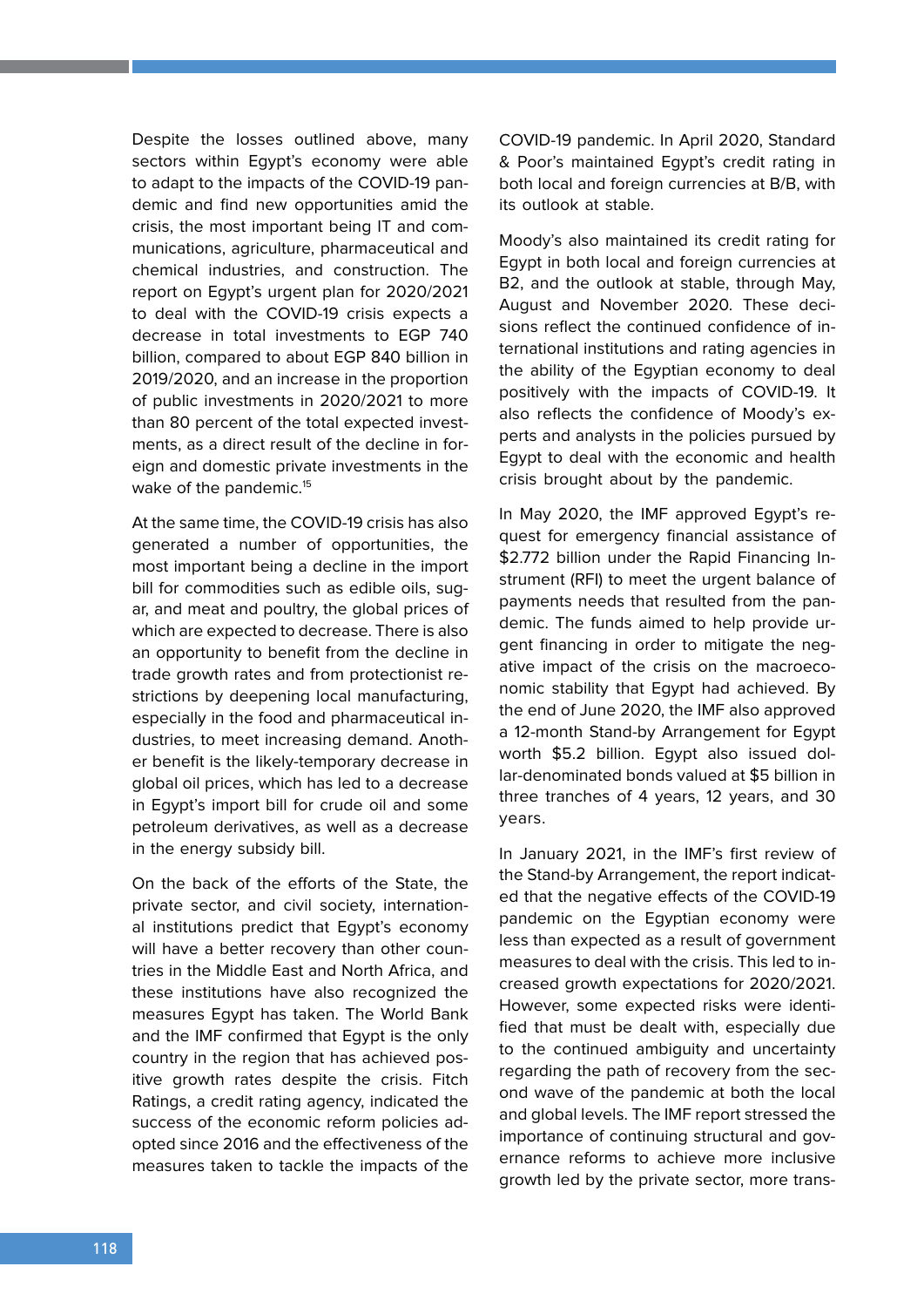parency regarding state-owned enterprises, the provision of equal opportunities for all development partners, and the removal of bureaucratic obstacles facing the private sector. The report also indicated that the high level of public debt exposes Egypt to situations in which there is a degree of vulnerability in terms of international financing conditions.16

A study by the US Agency for International Development (USAID), in cooperation with The Economist, $17$  looked at possible scenarios for the Egyptian economy after the COVID-19 pandemic and until 2025. The study predicts a gradual increase in GDP growth to 5.28 percent in 2025 under the base scenario, growth of 5.7 percent in the optimistic scenario, and growth of 5.22 percent in the pessimistic scenario. The unemployment rate was predicted to decline in all three scenarios, reaching 9.5 percent by 2025 in the base scenario and 8.1 percent in the optimistic scenario.

## **2.5 Development prospects in Egypt**

In 2016, the Sustainable Development Strategy: Egypt Vision 2030, was developed to provide a governing framework for interim action plans and programmes which are consistent with the UN SDGs, as well as with the African Union's Agenda 2063.<sup>18</sup> In terms of progress on the SDGs, Egypt's Voluntary National Review, prepared by the Ministry of Planning and Economic Development in 2018,<sup>19</sup> indicates that Egypt has made progress on some of the SDGs and is still working to fulfill the remaining goals. A report by the Central Agency for Public Mobilization and Statistics (CAPMAS) indicates that the share of SDG indicators that were available to track Egypt's performance until the end of 2018 was around 47.5 percent.20 Due to the lack of data necessary to measure all indicators, the existing indicators showed that the best achievement rate was that of Goal 7, on meeting energy needs. This was followed by Goal 2, on eradicating hunger and providing food security, and Goal 9,

on building resilient infrastructure, stimulating inclusive industrialization and encouraging innovation. The least implemented goals were those related to sustainable cities and communities and sustainable consumption and production patterns.

In terms of development partners, the private sector continued to play the leading role, with a predicted contribution to GDP of around 68 percent in 2021/2022. It accounted for over 90 percent in some areas, such as agriculture, manufacturing, construction, internal trade, tourism, information technology, real estate, and social services. Private investment contributed about 52 percent of total investments in 2018/2019. It is expected that this percentage will reach 25 percent in 2021/2222. While there has been a significant increase in investments in the area of housing and real estate, especially in Luxory housing for residential complexes, investments have still not reached the level required, resulting in modest growth of the industry compared to other sectors. In light of the problems faced by the industrial sector in the past, Egypt issued a new law on investment and put in place several measures to shorten times and procedures for establishing businesses and to facilitate the process. Notably, despite the importance of the economic reform process and its aim of enhancing macroeconomic stability, the private sector has been significantly affected by the high rates of inflation and the increase in interest rates, especially between 2017 and 2019. This has resulted in investors being reluctant to invest and in high costs for starting or expanding a business.<sup>21</sup>

Despite the existence public-private partnership (PPP) law, and a PPP unit in the Ministry of Finance since 2010, the projects carried out under this framework have nonetheless been limited. To address this, the Prime Minister established a committee in 2018 to activate partnerships with the private sector, especially in the fields of education and public utilities. Administrative authorities were also permitted to finalize licenses, approvals and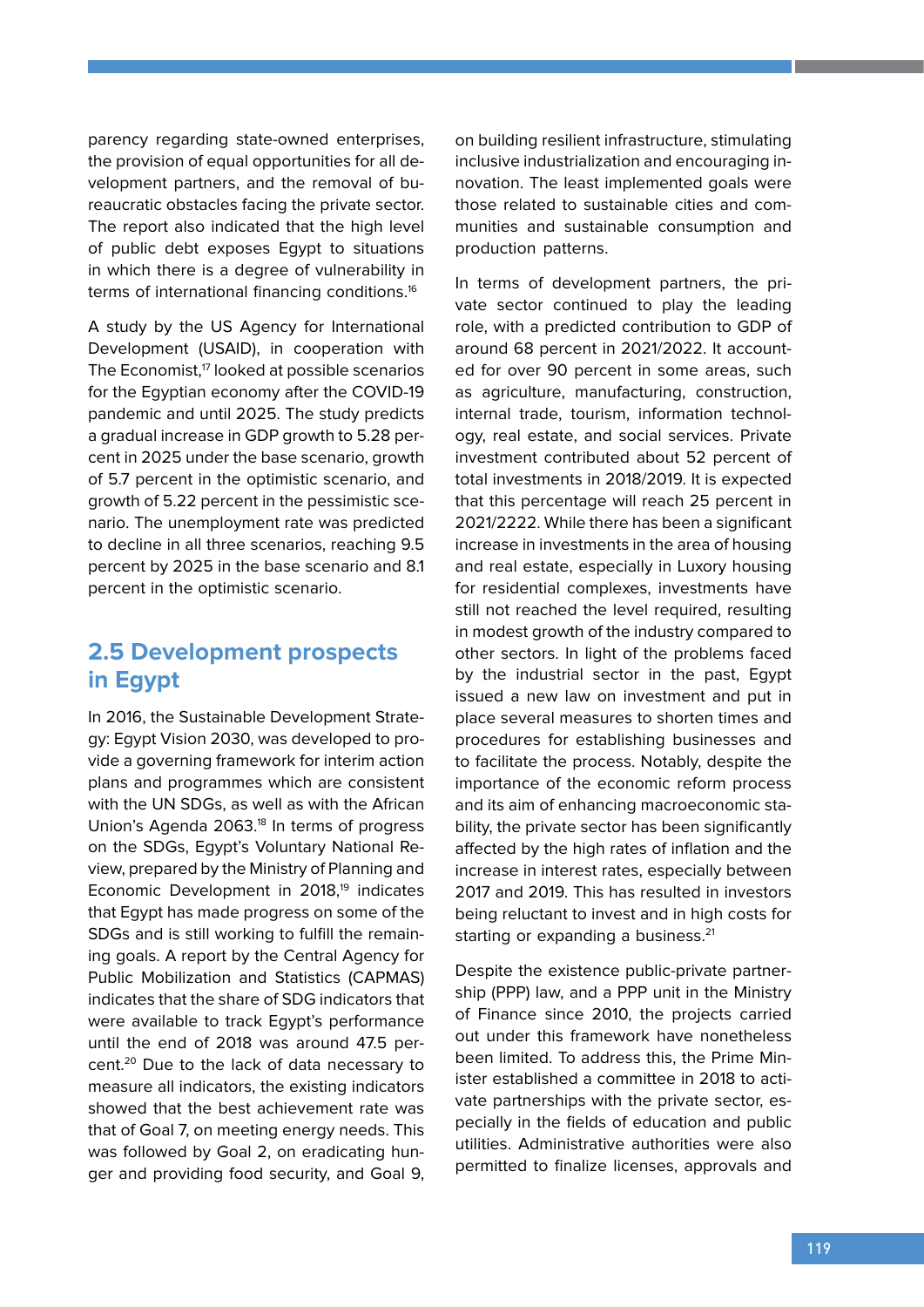permits. Decisions were made to allocate the necessary land to projects before putting them up for bids and to stress the need to find a mechanism for selecting projects that would be conducted on the basis of participation, while conducting technical and financial studies for them. A committee was also formed at the Ministry of Finance to study and make the necessary legislative amendments to the law regulating private sector participation, including the development of new mechanisms for contracting with the private sector and the expansion of investment fields available to the private sector. The Ministry of Planning and Economic Development has also established a unit for feasibility studies and partnership with the private sector and governmental organizations with the aim of selecting suitable PPP projects according to defined criteria, promoting the projects nominated for the partnership, and coordinating with the PPP unit in the Ministry of Finance.

In addition to the private and public sector, the cooperative sector has a strong presence internationally and has made important contributions to employment and operations, as well as to social protection. The number of cooperatives in Egypt is estimated at nearly 10,000 and they work in several areas of production and consumption. The total number of members is estimated at more than 12 million, and turnover exceeds EGP 50 billion.<sup>22</sup> Cooperatives are subject to several laws and several jurisdictions that regulate their activities. This sector requires attention to regulate it and the services provided to its members, especially younger and low-income people.

It is worth emphasizing that a partial approach is not sufficient in order to address areas where developmental progress is weak; instead, a strong push forward is required to create momentum that boosts progress in all areas. The Egyptian experience is in line with the "big push model" theory formulated by economist Paul Rosenstein-Rodan in 1943 and later developed by Kevin M. Murphy in 1989,<sup>23</sup> where Egypt has adopted multiple policies, especially in the field of exchange

rate liberalization, dealing with energy subsidies, and implementing major state projects in infrastructure in various fields on a large scale, as stated in Box 2.1.

In order to achieve sustainable development and tangible impact, a certain amount of infrastructure investment must precede or coincide with investment in other production and service activities. Egypt has clearly adopted this approach. Due to limited financing, identifying innovative alternative financing mechanisms and borrowing became justifiable, as theory and reality indicate that infrastructure projects pave the way for all other productive activities and for local and foreign investment.

Large-scale investment in infrastructure projects also stimulates market demand for other economic sectors, which encourages investment in those sectors. This is what happened in Egypt, where state infrastructure projects employed large numbers of workers and generated incomes as a result, creating a demand in the market that boosted production and investment in other sectors, contributing to advancing development.

State authorities play an essential role at this stage, and state intervention is important to compensate for the low rate of savings, and the inability of the private sector to invest in infrastructure which does not generate appropriate profits in the short and medium term. The private sector cannot manage the huge investment required for infrastructure alone. However, due to the level of development problems and their accumulation over many years, some pressing challenges predate the beginning of this development process. In light of this, the government policies that will be implemented in the coming years seek to preserve achievements in the field of infrastructure and achieve macroeconomic stability by addressing these challenges, which are outlined below.

**• Financing development:** Due to the increasing financial burdens of development requirements, Egypt has faced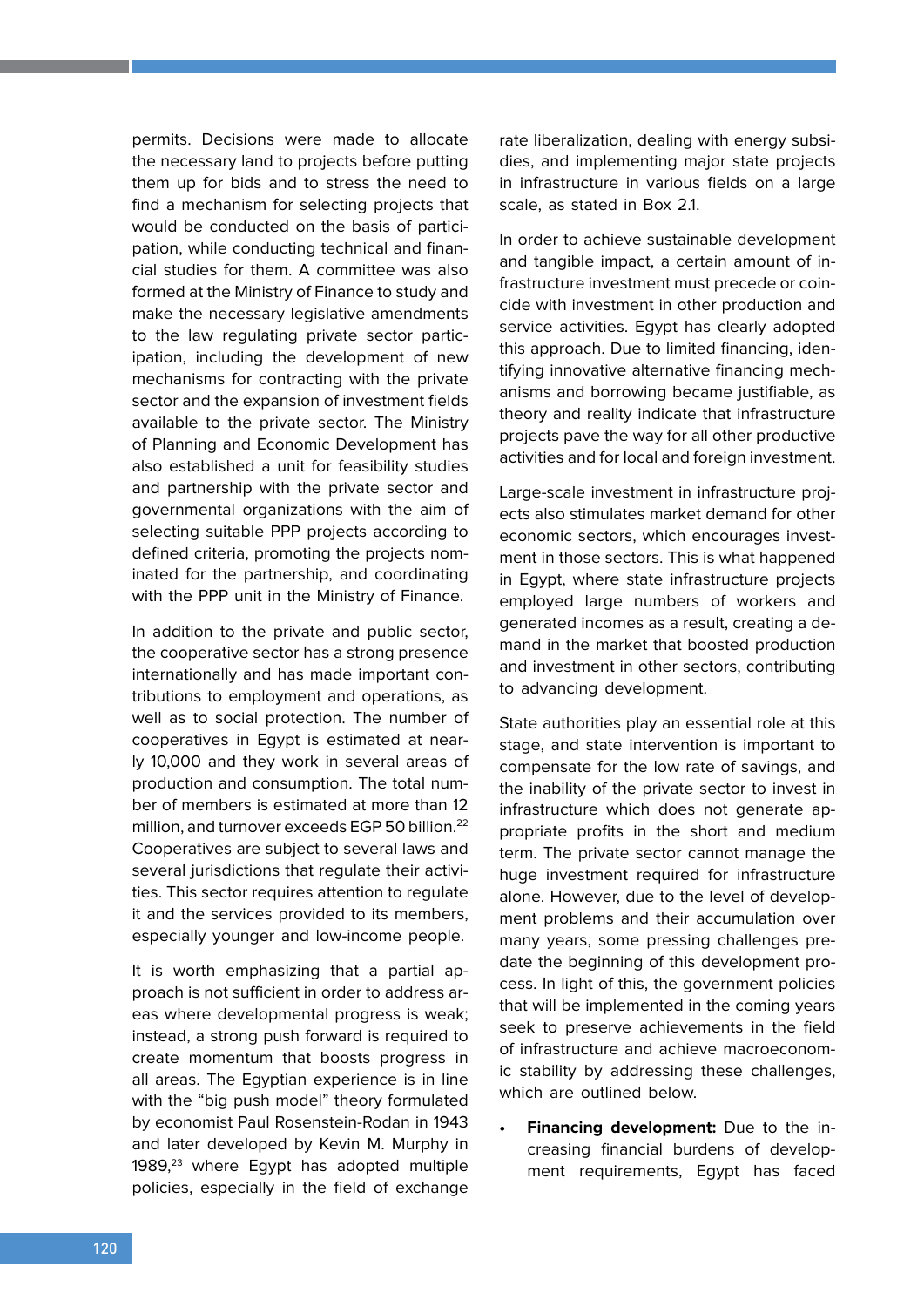problems related to financing development, limited domestic resources, low savings rates, and a lack of foreign investment flows at the required and expected rates. The issue of a weak savings rate is exacerbated by Egypt's high budget deficit, which consumes the largest proportion of domestic savings and thus increases pressure on resources. The gross domestic investment rate increased slightly from 16.7 percent in 2017/2018 to 18.2 percent in 2018/2019, while the gross domestic savings rate increased from 6.2 percent to 10 percent, narrowing the domestic financing gap from 10.5 percent to 8.2 percent. Due to a rise in the national savings rate to 15.7 percent, the financing gap decreased to 2.5 percent. However, these savings and investment rates are still far from the levels required to achieve a qualitative step forward on the path to development.24 According to forecasts from the Ministry of Planning and Economic Development, the financing gap is expected to reach 6.4 percent of GDP in 2021/2022.

**• Modest growth rates in industry and lack of investment in manufacturing, particularly by the private sector, despite the importance of manufacturing to development and employment:** The growth rate of the industrial sector declined from 4.8 percent in 2017/2018 to 3 percent in 2018/2019 and is expected to reach 2.1 percent in 2021/2022. According to an analysis of GDP in 2018/2019, the three sectors that contributed the most to GDP that year (manufacturing industries, wholesale and retail trade, and agriculture) were not the sectors seeing the highest growth; in fact, they were the least developing sectors. This emphasizes the importance of the manufacturing

and agricultural sectors and their essential role in boosting GDP and achieving development goals.

- **• Increasing constraints on export performance; tariff and non-tariff barriers affect the performance of Egyptian exports:**  The external customs duties imposed by Egypt are high compared to the rest of the world. The average simple tariff applied globally is 10 percent, compared to 19 percent in Egypt. Consequently, Egypt is considered the second largest protected economy in the world, after Sudan, which undermines the process of local competition. There are also significant non-tariff restrictions affecting export performance, such as technical requirements, import bans and export restrictions.<sup>25</sup>
- **• High rates of poverty:** The poverty rate in Egypt has been increasing since 2008/2009, according to the biennial Household Income, Expenditure and Consumption Survey conducted by CAP-MAS. It increased from 21.6 percent in 2008/2009 to 32.5 percent in 2017/2018. It subsequently decreased to 29.7 percent in 2019/2020, while the extreme poverty rate decreased from 6.2 percent in 2017/2018 to 4.5 percent in 2019/2020. This indicates that structural reforms and social protection measures have begun to achieve returns for vulnerable groups, especially with the various projects to improve the standard of living of the poor. The most important of these is the national project for the development of Egyptian rural areas, Hayah Karima, at a total budget of more than EGP 700 billion over three years, to develop Egyptian villages by developing projects in various fields, with a focus on education, health, infrastructure, and employment.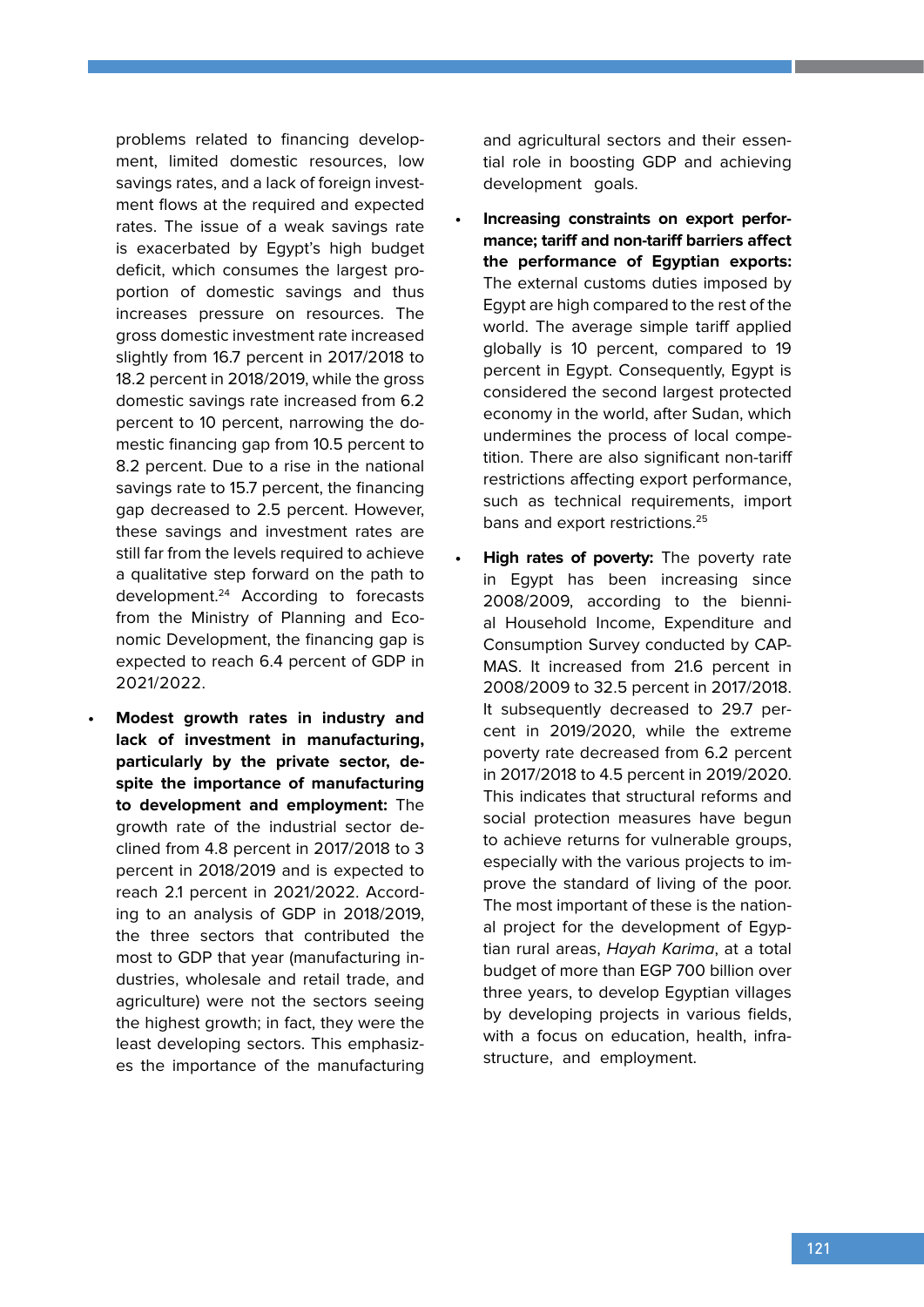#### **Box 2.3 Hayah Karima project to develop Egyptian villages**

- **•** The project aims to achieve the following objectives and activities during the period 2020 to  $2023$ 
	- Improve living conditions and invest in people (social care and protection/decent housing/ social awareness/rehabilitation of persons with disabilities);
	- Improve urban infrastructure and service provision (sewage/drinking water/ paving roads /gas /electricity/postal service);
	- Enhance the quality of human development services (education/health/sports and cultural services);
	- Promote economic development and employment (financial inclusion/loans for small projects/ vocational training and professional qualification/industrial complexes/agricultural and fishery development);
- **•** The Hayah Karima initiative is targeting 4,584 villages located in 175 districts (markaz) in 20 governorates.
- **•** It is targeting investments of EGP 700 billion benefiting 58 million beneficiaries in total.
- **•** The total appropriations directed to the villages of the first phase amount to EGP 260 billion, targeting 52 districts in 20 governorates.
	- Criteria for selecting district (markaz) to join the project:
	- Share of the district's rural population of the total district population;
	- Share of district's poor rural population of the district's total rural population;
	- Share of the poor residing in the poorest 2,000 villages nationwide out of the district's total rural population;
	- Share of villages with access to waterways;
	- Share of households headed by women;
	- Illiteracy rate of individuals aged 15 years or above;
	- Share of villages that have security-related issues;
	- Share of households with no access to public sewage network;
	- Share of families with no access to public water networks.
	- **•** Among the most important strategic outputs expected of the project are::
		- Decreased average poverty rate;
		- Improvement in the quality of life index (the rate of availability of basic services);
		- Improvement in coverage of health services;
		- Improvement in coverage of educational services;
		- Improve sustainable management, access to drinking water, and sanitation services;
		- Provide loans to small and medium-sized enterprises;
		- Provide thousands of job opportunities.
- The United Nations has included Hayah Karima among the best international initiatives/ practices for many reasons: the initiative has clear quantitative goals, is measurable and tracks achievement levels, is verifiable for its entry into force, resources are available that guarantee its implementation, it has a specific time frame, and it converges with many of the SDGs.

**Source: Ministry of Planning and Economic Development**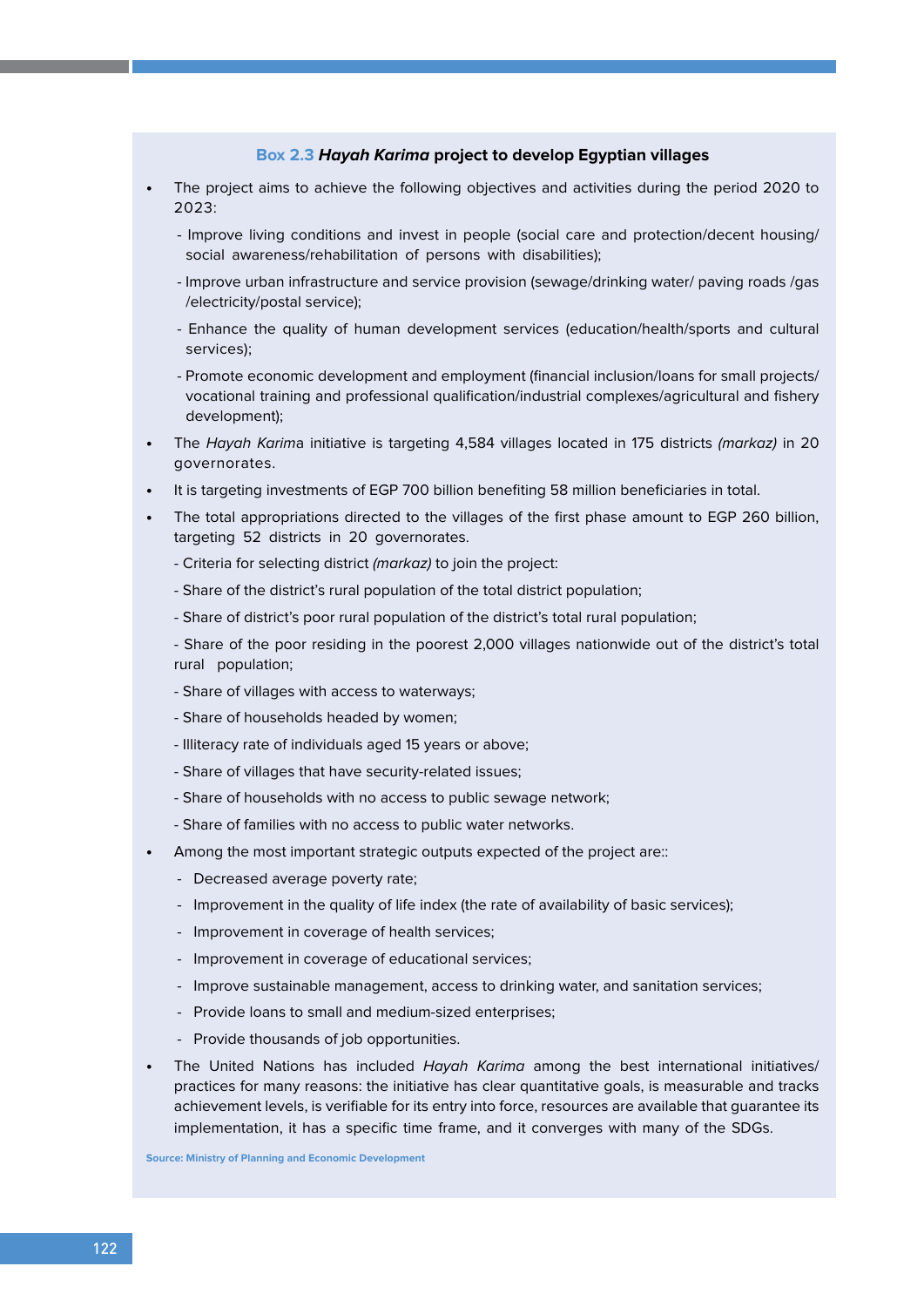Analysis of the characteristics of poverty in Egypt shows a significant correlation between poverty and family size, which further highlights the burden and challenge of the country's population problem. Population growth rate reached 2.62 percent in 2016/2017, but decreased to 1.79 percent in 2018/2019. The analysis also showed that the low quality of

education and the weak ability of the educational sector to respond to the needs of the labour market are among the factors most associated with the risk of poverty, leading to individuals that lack skills and who are forced to engage in sporadic marginal work in the informal sector.

| Table 2.8                                                                       |                     |           |                     |  |  |  |
|---------------------------------------------------------------------------------|---------------------|-----------|---------------------|--|--|--|
| Population below the national poverty line in Egypt, 2008/2009 to 2019/2020 (%) |                     |           |                     |  |  |  |
| Year                                                                            | <b>Poverty rate</b> | Year      | <b>Poverty rate</b> |  |  |  |
| 2008/2009                                                                       | 21.6                | 2015      | 27.8                |  |  |  |
| 2010/2011                                                                       | 25.2                | 2017/2018 | 32.5                |  |  |  |
| 2012/2013                                                                       | 26.3                | 2019/2020 | 29.7                |  |  |  |

**Source: Heba El-Leithy, Analysis of Poverty Indicators from Income, Expenditure and Consumption Surveys (2019), and the Central Agency for Public Mobilization and Statistics, Research on Income, Expenditure and Consumption Results 2019/2020 (2021).** 

**Central Agency for Public Mobilization and Statistics. "Research on Income, Expenditure and Consumption Results 2019/2020.**



#### **Figure 2.3 Extreme poverty rates, 1999/2000 to 2019/2020 (%)**

**Source: Central Agency for Public Mobilization and Statistics, Key Results of Research on Income, Expenditure and Consumption 2020/2019 (2021).**

**• Regional disparities:** Egypt has long suffered from major disparities and imbalances in the level of development between different governorates and regions. Economic censuses and indicators clarify the picture of development in the different geographical areas. CAPMAS

conducted the first economic census at the level of regions and governorates in  $2012/2013$ ,<sup>26</sup> and it was followed five years later by the economic census of 2017/2018. There had been no data available in previous years on the distribution of GDP between geographical regions,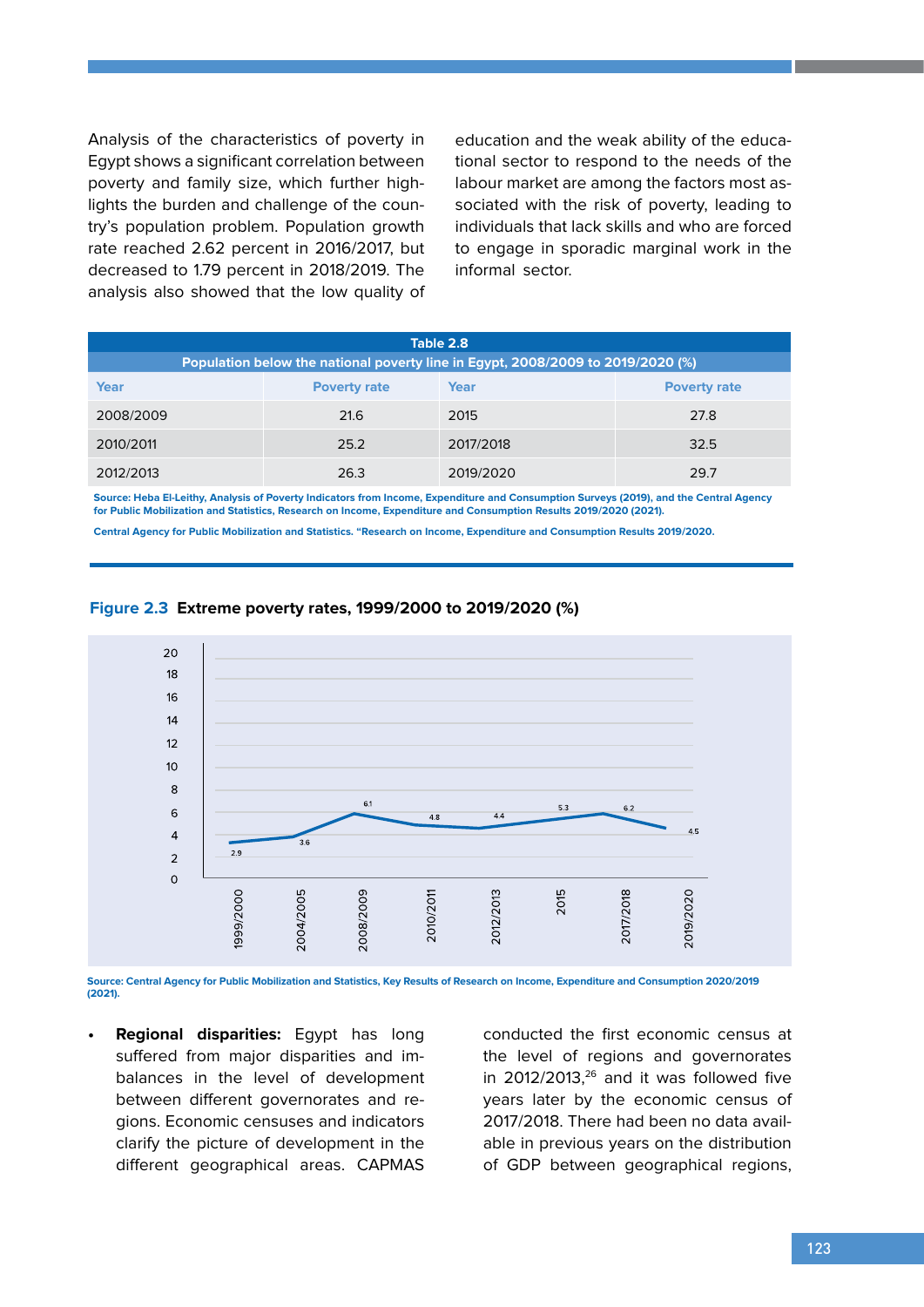so this was estimated using employment data. The follow-up of the development in the geographical distribution of economic activity is therefore limited to the period between the two censuses. It should be noted that there was some modification in the census methodology in 2017/2018 to avoid some of the shortcomings of the 2012/2013 census.

| Table 2.9                                |           |           |  |  |  |  |  |
|------------------------------------------|-----------|-----------|--|--|--|--|--|
| <b>Regional contribution to GDP* (%)</b> |           |           |  |  |  |  |  |
| <b>Economic region</b>                   | 2012/2013 | 2017/2018 |  |  |  |  |  |
| <b>Greater Cairo</b>                     | 44.5      | 41.9      |  |  |  |  |  |
| Alexandria                               | 14.2      | 18.1      |  |  |  |  |  |
| <b>Delta</b>                             | 12.8      | 11.2      |  |  |  |  |  |
| Suez Canal                               | 12.6      | 17.5      |  |  |  |  |  |
| Southern Upper Egypt                     | 8.2       | 5.9       |  |  |  |  |  |
| Northern Upper Egypt                     | 5.7       | 4.0       |  |  |  |  |  |
| <b>Central Upper Egypt</b>               | 2.0       | 1.4       |  |  |  |  |  |

**(\*) It should be noted that the activity of the government and economic bodies is excluded from the value of the regional GDP. Source: Central Agency for Public Mobilization and Statistics, Results of the Economic Census 2017/2018.**

The statistics in Table 2.9 show that the governorates of Upper Egypt (i.e. the southern part of the country from Fayoum to Aswan) contributed approximately 16 percent of GDP in 2012/2013. This percentage decreased to less than 12 percent in 2017/2018. Lower Egypt (or northern Egypt) and the urban governorates contributed approximately 88 percent of economic activity. Notably, the contribution of the Suez Canal region was high compared to both Greater Cairo and Upper Egypt.

These results show that there is still a need to dampen regional imbalances especially in Upper Egypt, despite the efforts and investments directed to the region. It should be noted, however, that this analysis is limited to one indicator only, the distribution of GDP by region and governorate, and that different indicators may offer a more detailed picture. For example, data on the average wage in different governorates as shown in Table 2.10 indicates that five governorates in Upper Egypt have the lowest average wage, and the governorates that attract a lot of tourism and/ or feature petroleum sector activity (such as Red Sea and Matrouh) have the highest average wage. However, it should be noted that the wage disparities involved are not high; the highest average wage is 3.3 times the lowest wage. For example, the poverty rate in Port Said is less than 8 percent, while in Assiut it is more than eight times that, at 66.7 percent.27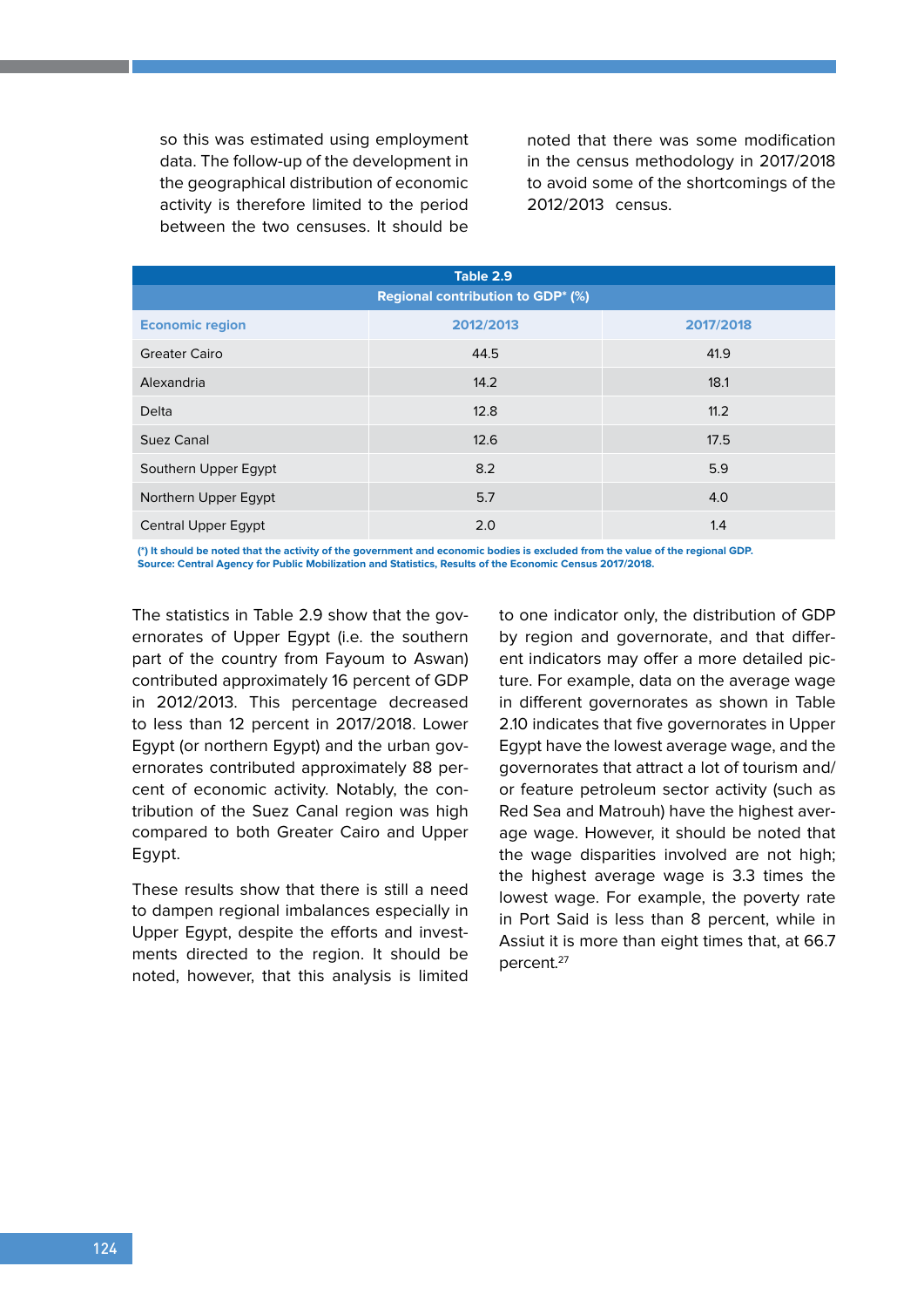| <b>Table 2.10</b>                                                                             |                                                      |                                                         |                       |                                                      |                                                         |  |
|-----------------------------------------------------------------------------------------------|------------------------------------------------------|---------------------------------------------------------|-----------------------|------------------------------------------------------|---------------------------------------------------------|--|
| Average monthly wage and population below the poverty line in Egypt's governorates, 2017/2018 |                                                      |                                                         |                       |                                                      |                                                         |  |
| <b>Governorate</b>                                                                            | <b>Average</b><br>monthly<br>wage (EGP<br>thousands) | <b>Population</b><br>below national<br>poverty line (%) | Governorate           | <b>Average</b><br>monthly<br>wage (EGP<br>thousands) | <b>Population</b><br>below national<br>poverty line (%) |  |
| South Sinai                                                                                   | 6,952                                                | <b>Border</b>                                           | Shargia               | 2,803                                                | 24.3                                                    |  |
| <b>Red Sea</b>                                                                                | 6,681                                                | provinces 51.5%<br>on average                           | Menoufia              | 2,705                                                | 26.0                                                    |  |
| Matrouh                                                                                       | 6,446                                                |                                                         | Al-Wadi Al-Jadid      | 2,681                                                | 51.5                                                    |  |
| Suez                                                                                          | 6,126                                                |                                                         | Gharbia               | 2,622                                                | 9.4                                                     |  |
| North Sinai                                                                                   | 6,053                                                |                                                         | Dakahlia              | 2,592                                                | 15.2                                                    |  |
| Port Said                                                                                     | 4,579                                                | 7.6                                                     | <b>Beheira</b>        | 2,585                                                | 47.7                                                    |  |
| Cairo                                                                                         | 4,156                                                | 31.1                                                    | Damietta              | 2,529                                                | 14.6                                                    |  |
| Alexandria                                                                                    | 3,831                                                | 21.8                                                    | <b>Beni Suef</b>      | 2,394                                                | 34.4                                                    |  |
| Aswan                                                                                         | 3,808                                                | 46.2                                                    | Kafr El-Sheikh        | 2,305                                                | 17.3                                                    |  |
| Giza                                                                                          | 3,766                                                | 34.0                                                    | Minya                 | 2,207                                                | 54.7                                                    |  |
| <b>Ismailia</b>                                                                               | 3,257                                                | 32.4                                                    | Luxor                 | 2,205                                                | 55.3                                                    |  |
| Qena                                                                                          | 3,007                                                | 41.2                                                    | Fayoum                | 2,190                                                | 26.4                                                    |  |
| Qalyubia                                                                                      | 2,991                                                | 20.1                                                    | Sohag                 | 2,061                                                | 59.6                                                    |  |
| Assiut                                                                                        | 2,822                                                | 66.7                                                    | Nationwide<br>average | 3,496                                                | 32.5                                                    |  |

**Source: Central Agency for Public Mobilization and Statistics, Results of the Economic Census 2017/ 2018.**

**• Economic databases:** One of the most important challenges facing development in Egypt is the problem of database deficiencies. These gaps result in poor capacity to use advanced analysis and planning methods, and a weak ability to predict the expected effects of various policy alternatives. Egypt's economic database system suffers from several problems, perhaps the most important of which is related to the available statistics and the extent to which they cover all activities, and the absence of information on some important indicators such as the distribution of income and credit available to the community. The national project to develop the country's information infrastructure, and the establishment of the National Center for Spatial Information Infrastructure, aim to contribute to the development of databases and linking them electronically. This will lead to the effective interconnection of all state institutions and improvements in their performance, boosting administrative reform.

**• The system of values and community awareness:** A major challenge facing Egyptian society is the country's value system and the negative aspects that have been seen over recent years. This has a serious impact on Egypt's most important resource, its human capital. This problem is directly reflected in economic variables such as a decline in the value of hard work, proficiency and productivity, poor awareness of the importance of preserving public funds, excessive consumption by some groups, and a decrease in the tendency to save. This directly affects economic performance and the potential for growth. Therefore, a strategy for building human capacities has been launched and is being implemented.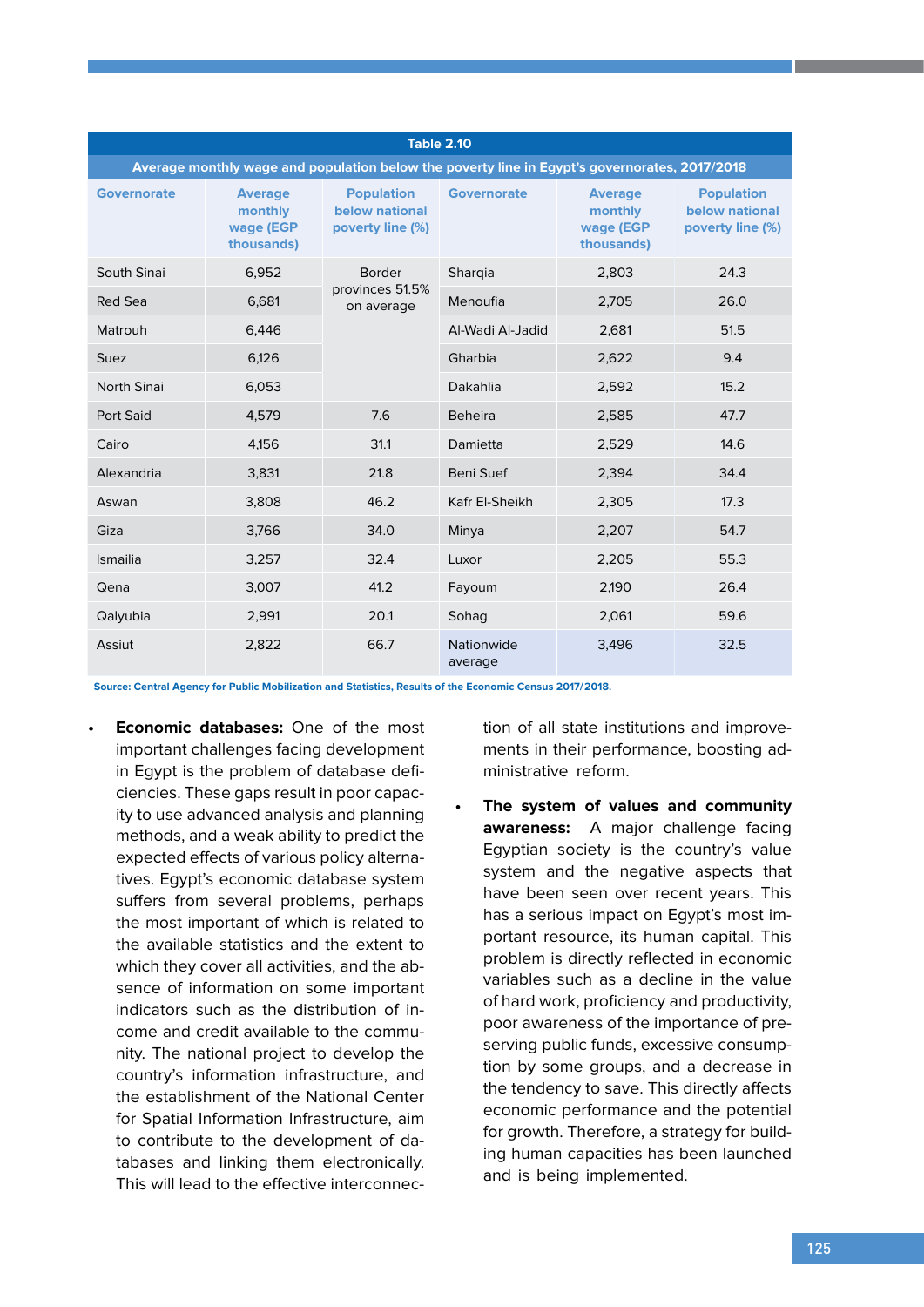**• Challenges and new realities imposed by the COVID-19 pandemic:** The emergence of COVID-19 revealed the importance of hedging risks as a major component of the development process. Among the most important concepts illustrated by the pandemic are: climate change and epidemics are closely linked to economic development; the importance of infrastructure in the health sector and its geographical distribution; the importance of education and raising awareness among citizens; and the importance of infrastructure in the ICT sector.

It should be noted in this context that the Government's Action Programme (2018/2019- 2021/2022) includes main and subsidiary objectives and programmes to deal with the previously-listed challenges. The programme presents a vision of increasing funding resources through programmes to improve the efficiency of tax collection, maximize the benefit from international financing opportunities, enhance the cooperation of the Sovereign Fund of Egypt with other sovereign funds and major financial institutions, and the expansion of financing in partnership between the public sector and the private sector. It also includes a set of programmes to deepen industry, raise employment levels, reduce population growth, address regional disparities, develop Upper Egypt (the poorest region) and the Sinai Peninsula, work on environmental improvement, and spread positive values in society.

# **2.6 Policies to support Egypt's development path**

Egypt is seeking to complete the structural reform process by focusing on production activities (especially industry), creating a business environment that allows the private sector to play its natural role in these activities, and lastly, by activating and revitalizing the partnership between the State and the private sector to address the lack of state funding resources and to reduce pressure on public debt. Egypt aims to advance partnership projects with the private sector, expand its scope to include many sectors, make the necessary amendments to laws regulating private sector participation, as well as create new mechanisms for contracting with the private sector.

It may also be useful to expand the scope of participation and find a mechanism for the participation of the private sector in development planning within a permanent institutional framework. The participation of the private sector is not based on individuals but is achieved via organizations, such as the Federation of Egyptian Industries, chambers of commerce, federations of investors, and trade unions. Such mechanisms would allow the private sector to interact with decision makers that have a better understanding of development goals, societal priorities, and governing constraints. It could also highlight the problems that hinder the private sector from investing in industry and could help find mechanisms to solve these issues.

The persistence of large income disparities is one of the challenges that must be addressed. As tax policy is one of the most important tools to address this disparity, Egypt has made amendments to the Income Tax Law in May 2020, in the direction of increasing taxes. More amendments in the same direction, in addition to an increase in the tax exemption limit, are still required at a future stage. It is also important to develop a clear policy and gain a firmer hand on geographical imbalances, which are still salient and constitute a key development challenge. This issue in particular can also affect the social cohesion of the country and limit its economic capabilities and potential.

Egypt is also seeking to avoid increasing debt, both internal and external, which has resulted in an increase in debt service. The State aims to accomplish this by strengthening the management of public debt, strengthening risk management, and building its own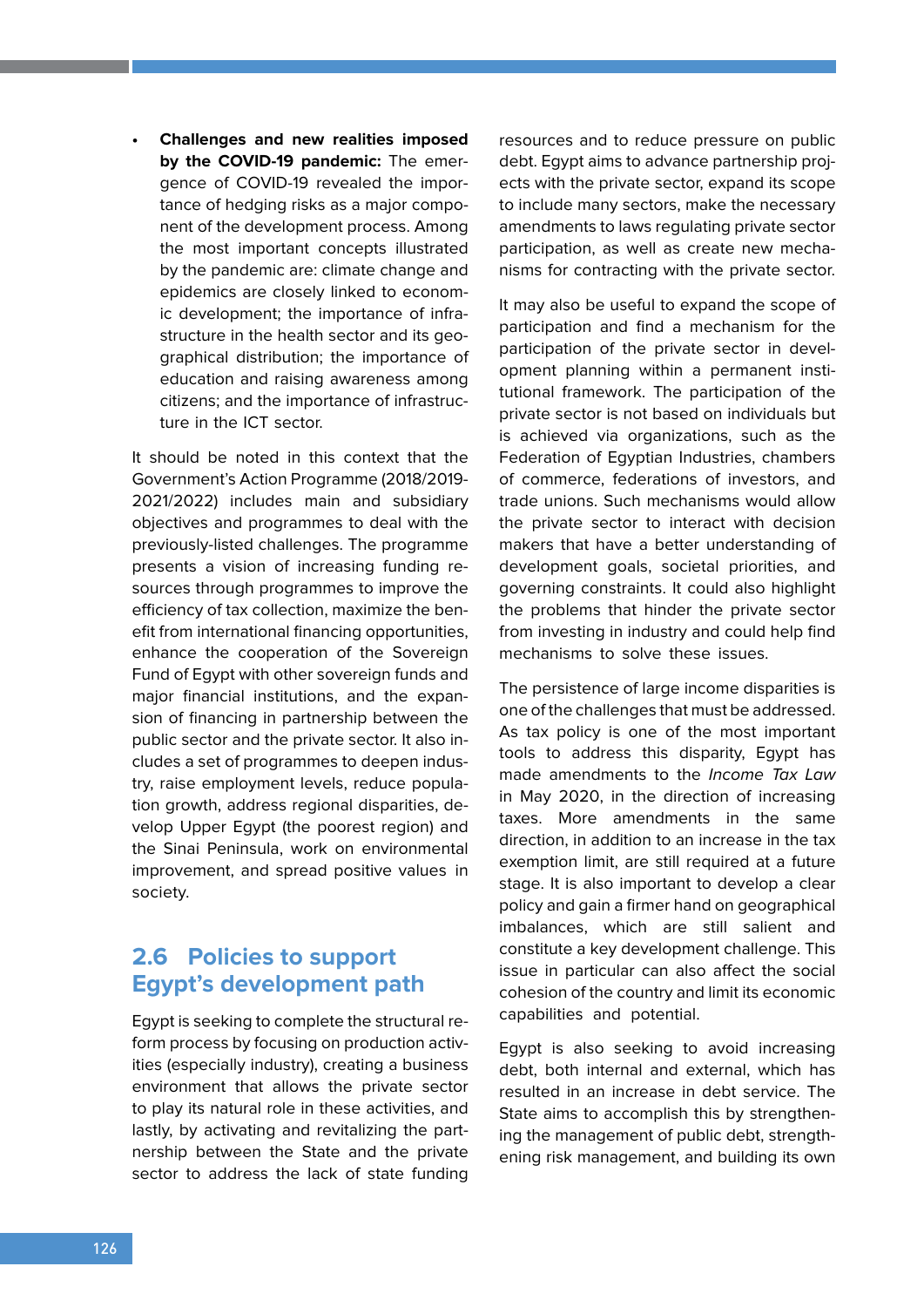capacities, as well as raising capacities related to financial analysis and forecasting.

Egypt has realized significant development achievements in recent years and it is therefore crucial to protect and maximize these achievements. In this context, the trade-off between the costs of preparing for risks and the costs of addressing their consequences must be assessed and evaluated. The World Bank recommends that analysing risks in light of uncertainty and resource scarcity should be at the heart of economic and public policies,28 and proposes an analytical framework to address risk as follows: 1) evaluation of the primary objectives of risk management and their triggers; 2) understanding the environment in which the risks occur; 3) components of risk management including preparing and adapting to negative and positive events; 4) assessment of the main obstacles facing individuals and societies when managing risks; and 5) the potential role of groups and teamwork. It may be useful to be guided by the proposals of the World Bank in this area. In addition, acquisition of knowledge and the accumulation of information is an essential component of risk management, and of particular importance are capabilities related to assessment and judgement and the use of modern technology in the field of communications.

The world is now in agreement that there must be coexistence with COVID-19, as it is predicted to last for a considerable period of time. This requires investing in people through health and education, as well as investment in infrastructure and social safety nets. Egypt's economic census in 2017/2018 showed that the average wage in the health sector is the lowest in comparison to other sectors. This contradicts the importance of this vital sector and the risk that workers face in relation to exposure and infection. Low salaries have also led to a noticeable decrease in the quality of health services, especially in government institutions where people of middle- and low-income brackets are treated.

Increasing the incomes of health sector workers is therefore a key priority.

At the same time, the COVID-19 pandemic has demonstrated the need to boost financial inclusion to facilitate the normal flow of economic activity and services. This requires a significant strengthening of infrastructure in the field of communications and IT, which must be geographically dispersed to serve all parts of the country. It is also crucial to utilize the opportunity presented by the pandemic in terms of the importance of digital technology and communications. Their value is especially visible in the education sector in the implementation of distance education and rethinking school usage in order to reduce overcrowding. In addition, the experience of working from home as part of the COVID-19 precautionary measures should be subject to further research in order to expand this practice where appropriate.

The COVID-19 pandemic has prompted a change in Egypt's priorities and policies, especially due to the significant shortage of resources in terms of the State, the private sector, individuals, and the community in general, as well as the shrinking opportunities for foreign aid and borrowing. The change in priorities not only reflects on public spending increases for health, scientific research, and the environment, but also on economic activities (especially agriculture, industry, and energy) to secure a minimum level of self-sufficiency in strategic goods. Analytical studies are needed on the mechanisms to achieve these changes and to assess the priorities and balances required by the economy. It may also be necessary to pay attention to import substitution for some strategic goods, including those production inputs that would hinder industrial activity if in shortage. The fundamental issue of how to direct the private sector to invest in these activities at the required levels still remains.

During the next few years, Egypt is seeking to implement the second phase of its economic and social reform programme. The pro-